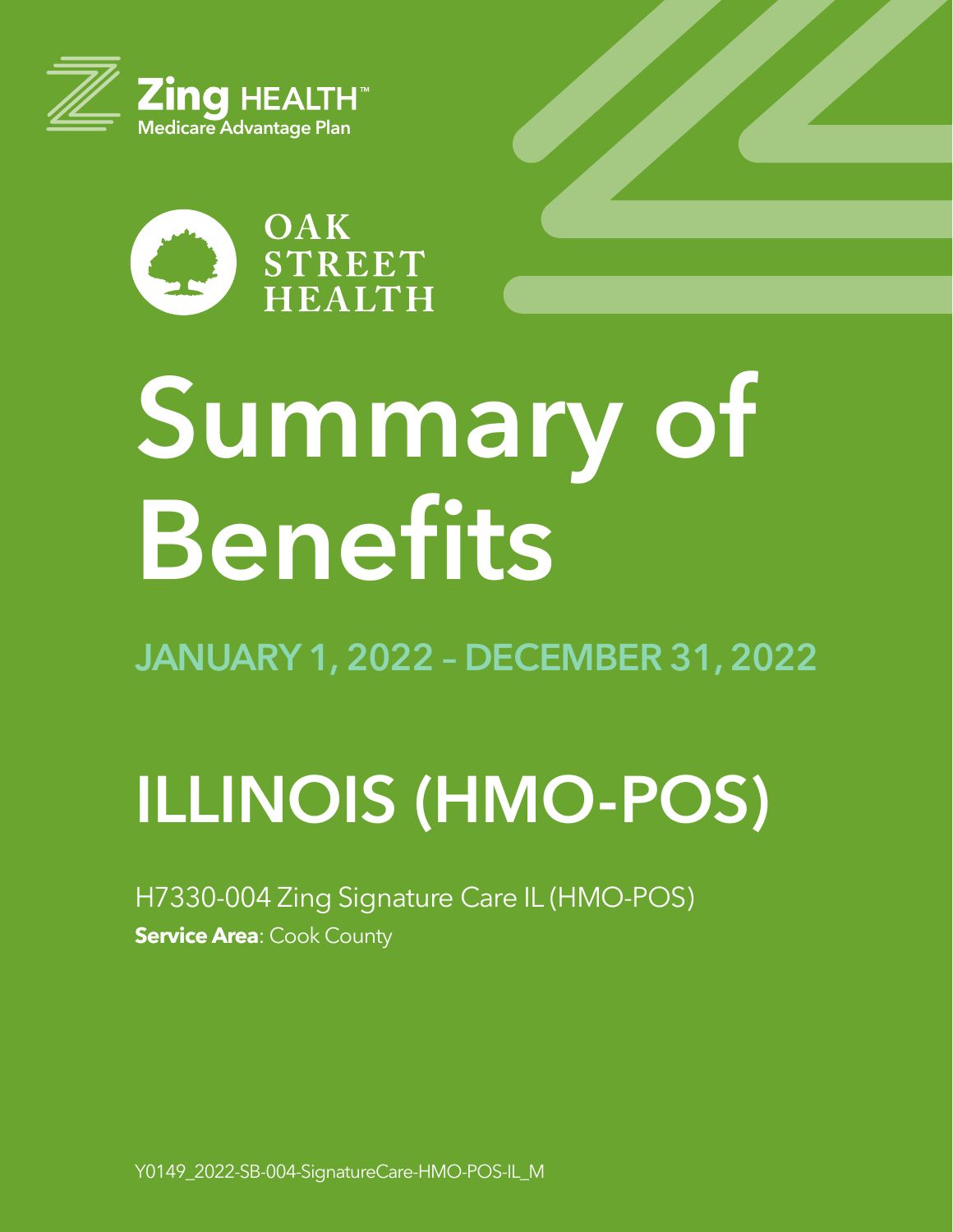

# **Important Plan Information**

Zing Health is a Medicare Advantage plan with a Medicare contract. Enrollment in the plan depends on contract renewal.

This easy-to-use guide helps you to understand what benefits are covered by the plans. The benefit information provided is a summary of what we cover and what you can expect to pay. It does not list every service that we cover or list every limitation or exclusion. For a complete list of services we cover, call us, or request the "Evidence of Coverage" booklet.

For more information, please call us at **1-866-946-4458 (TTY users should call 711), or visit us at www.myzinghealth.com**.

# **Who can join?**

To join **Zing Signature Care IL (HMO-POS)**, you must be entitled to Medicare Part A and be enrolled in Part B and live in the plans service area. The service area includes the following counties: Cook.

# **What providers can I use?**

**Zing Signature Care IL (HMO-POS)** has a network of doctors, hospitals, pharmacies, and other providers. As a member, you must select an Oak Street Health (OSH) primary care provider (PCP). Your plan does not require a referral to see a specialist. In some instances, a prior authorization may be required for some services you receive. Except in emergency situations or out-of-area urgently needed services, if you use providers that are not in our network, the plan may not pay for these services.

The point of service (POS) option allows you to go out-of-network for certain services. The outof-network provider must agree to accept the plan's terms and conditions for service. This is called an HMO with a point-of-service (POS) option.

# **What are our hours of operation?**

Hours of operation are between 8 a.m. and 8 p.m. Monday through Friday (from April 1 through September 30) and 8 a.m. to 8 p.m. 7 days a week (from October 1 through March 31).

- If you are a member of this plan, call toll free **1-866-946-4458 (TTY users should call 711) or visit us at www.myzinghealth.com**.
- If you are not a member of this plan, call toll-free **1-866-946-4458**.

# **What does Original Medicare cover?**

If you want to know more about the coverage and costs of Original Medicare, review your current "Medicare & You" handbook. View it online at www.medicare.gov or get a copy by calling 1-800-MEDICARE (1-800-633-4227), 24 hours a day, 7 days a week. TTY users should call 1-877-486-2048.

This document is available in other formats such as braille, large print or audio. This document is also available in Spanish. For additional information, call us at **1-866-946-4458**, (TTY users should call 711).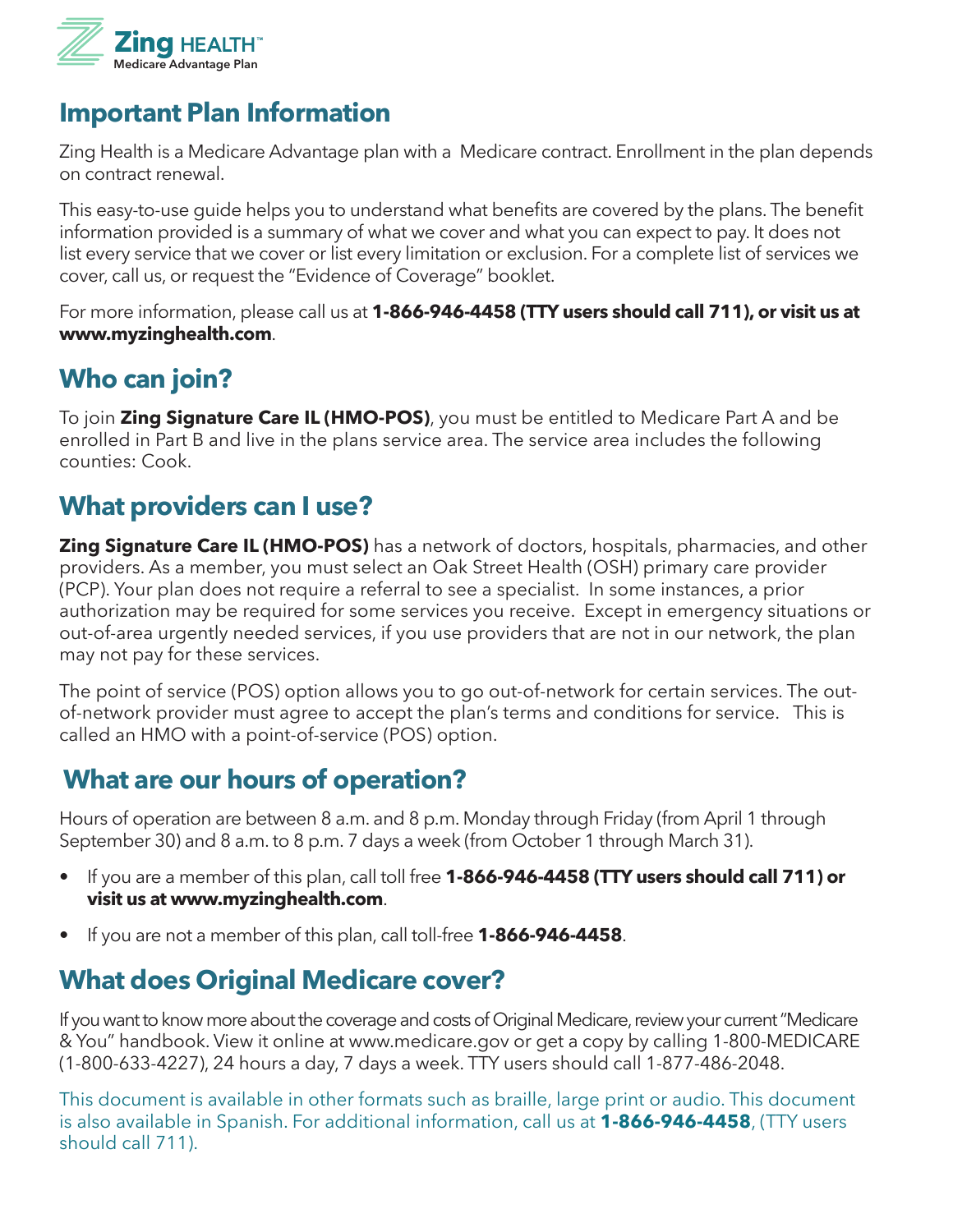

# **Monthly Premium, Deductible, and Limits on How Much you Pay for Covered Services**

H7330-004 Zing Signature Care IL (HMO-POS) *Cook County*



| <b>Monthly Premium</b>                                                   | \$0 Monthly plan premium                                                                                                                                    |
|--------------------------------------------------------------------------|-------------------------------------------------------------------------------------------------------------------------------------------------------------|
|                                                                          | In addition, you must keep paying your Medicare Part B premium.                                                                                             |
| <b>Plan Deductible</b>                                                   | This plan does not have a deductible.                                                                                                                       |
| Is there any limit on how<br>much I will pay for my<br>covered services? | Yes. Like all Medicare health plans, our plans protect you by<br>having yearly limits on your out-of-pocket costs for medical and<br>hospital care.         |
|                                                                          | This does not include prescription drug out-of-pocket cost.                                                                                                 |
| <b>Yearly Maximum Out-of-</b>                                            | <b>Combined In and Out-of-Network Out-of-Pocket Maximum</b>                                                                                                 |
| pocket responsibility (Does<br>not include prescription<br>drugs).       | \$3,450 is the most you'll pay for covered services you receive<br>from in-network and out-of-network providers combined.                                   |
|                                                                          | If you reach the limit on out-of-pocket costs, we will pay the full<br>cost for the rest of the year for Medicare covered medical and<br>hospital services. |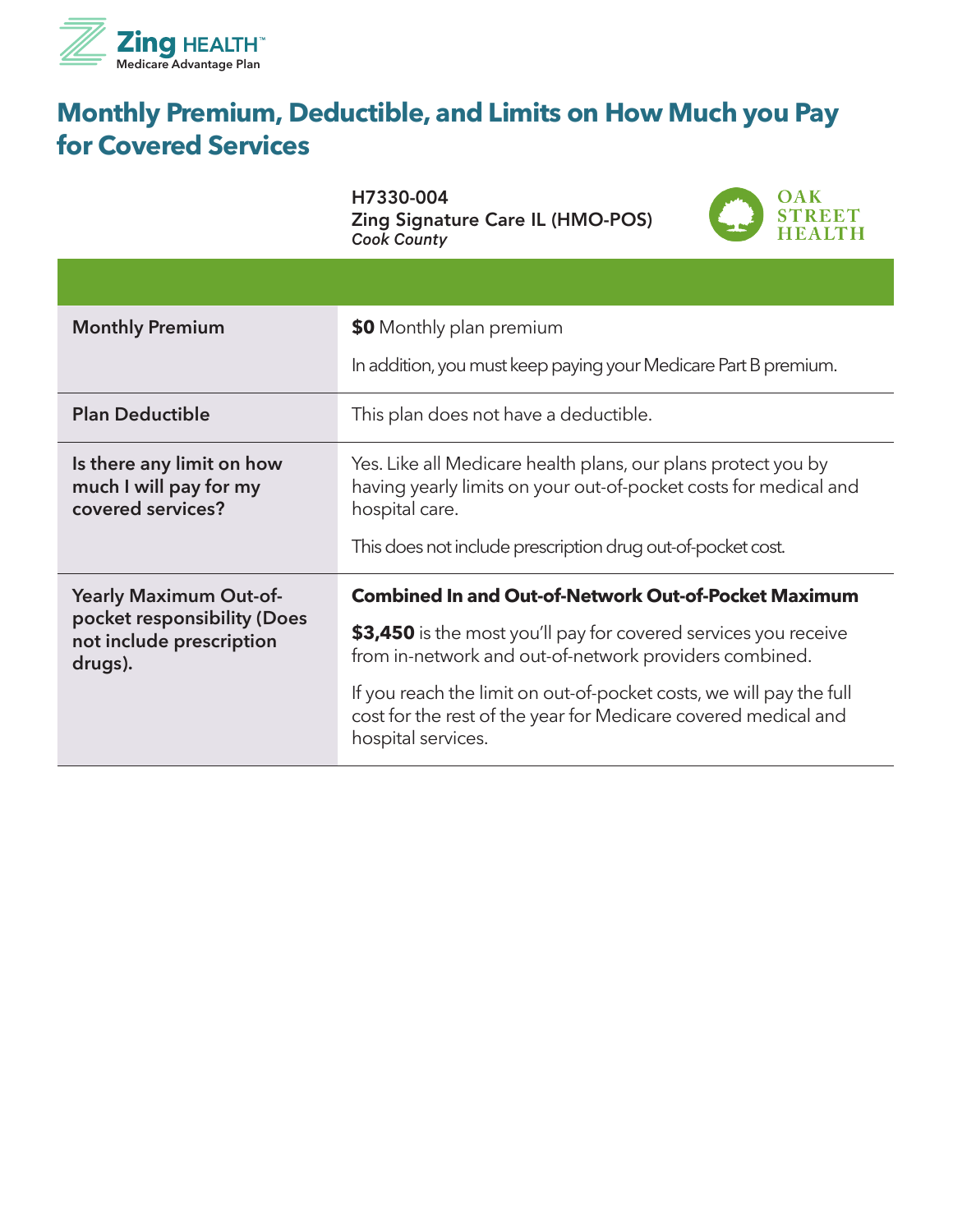

Services with a <sup>1</sup> may require prior authorization.

#### H7330-004 Zing Signature Care IL (HMO-POS) *Cook County*



#### **HOSPITAL COVERAGE**

| Inpatient Hospital Coverage <sup>1</sup> | <b>In-Network:</b>                                                                                                                                                                                                   |
|------------------------------------------|----------------------------------------------------------------------------------------------------------------------------------------------------------------------------------------------------------------------|
|                                          | \$250 copay per day for days 1 through 5                                                                                                                                                                             |
|                                          | \$0 per day for days 6 through 90                                                                                                                                                                                    |
|                                          | After day 90, your plan covers an unlimited number of days for<br>an inpatient hospital stay.                                                                                                                        |
|                                          | <b>Out-of-Network:</b>                                                                                                                                                                                               |
|                                          | Same as In-Network                                                                                                                                                                                                   |
| <b>Outpatient Hospital</b>               | <b>In-Network:</b>                                                                                                                                                                                                   |
| Coverage <sup>1</sup>                    | \$250 copay for Outpatient Surgery at an Outpatient Hospital<br>Facility.                                                                                                                                            |
|                                          | Outpatient hospital services may include approved<br>procedures like diagnostic procedures, casts, stitches, or<br>outpatient surgery. For a complete list of services, please refer<br>to the Evidence of Coverage. |
|                                          | <b>Out-of-Network:</b>                                                                                                                                                                                               |
|                                          |                                                                                                                                                                                                                      |
|                                          | Same as In-Network                                                                                                                                                                                                   |
| <b>Ambulatory Surgical Center 1</b>      | <b>In-Network:</b>                                                                                                                                                                                                   |
|                                          | \$150 copay for Outpatient Surgery at an Ambulatory Surgical<br>Center.                                                                                                                                              |
|                                          | <b>Out-of-Network:</b>                                                                                                                                                                                               |
|                                          | Same as In-Network                                                                                                                                                                                                   |
| <b>Primary Care Physician (PCP)</b>      | In Network:                                                                                                                                                                                                          |
|                                          | \$0 copay per visit                                                                                                                                                                                                  |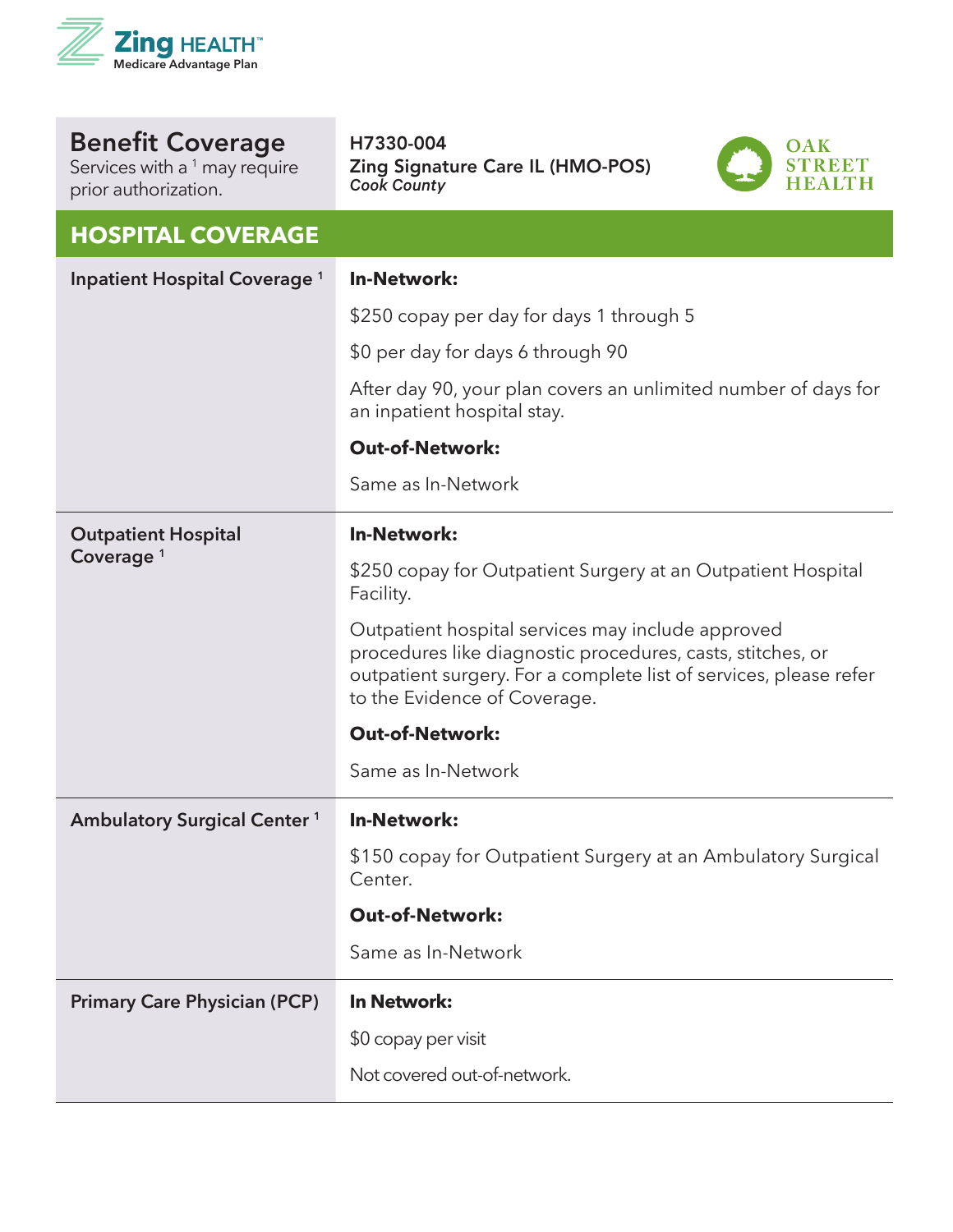

Services with a  $^1$  may require prior authorization.

#### H7330-004 Zing Signature Care IL (HMO-POS) *Cook County*



## **HOSPITAL COVERAGE** *(continued)*

| \$0 copay per telehealth visit.                                                                                                                                                           |  |
|-------------------------------------------------------------------------------------------------------------------------------------------------------------------------------------------|--|
| You can access board certified doctors and behavioral<br>health specialist via phone and/or video technology for<br>diagnosis and treatment of certain non-emergency medical<br>services. |  |
| Doctors can diagnose and prescribe medications if<br>medically necessary.                                                                                                                 |  |
| Please call us for more details.                                                                                                                                                          |  |
| Not covered out-of-network.                                                                                                                                                               |  |
| <b>In-Network:</b><br><b>Specialists</b>                                                                                                                                                  |  |
| \$25 copay per visit                                                                                                                                                                      |  |
| Not covered out-of-network.                                                                                                                                                               |  |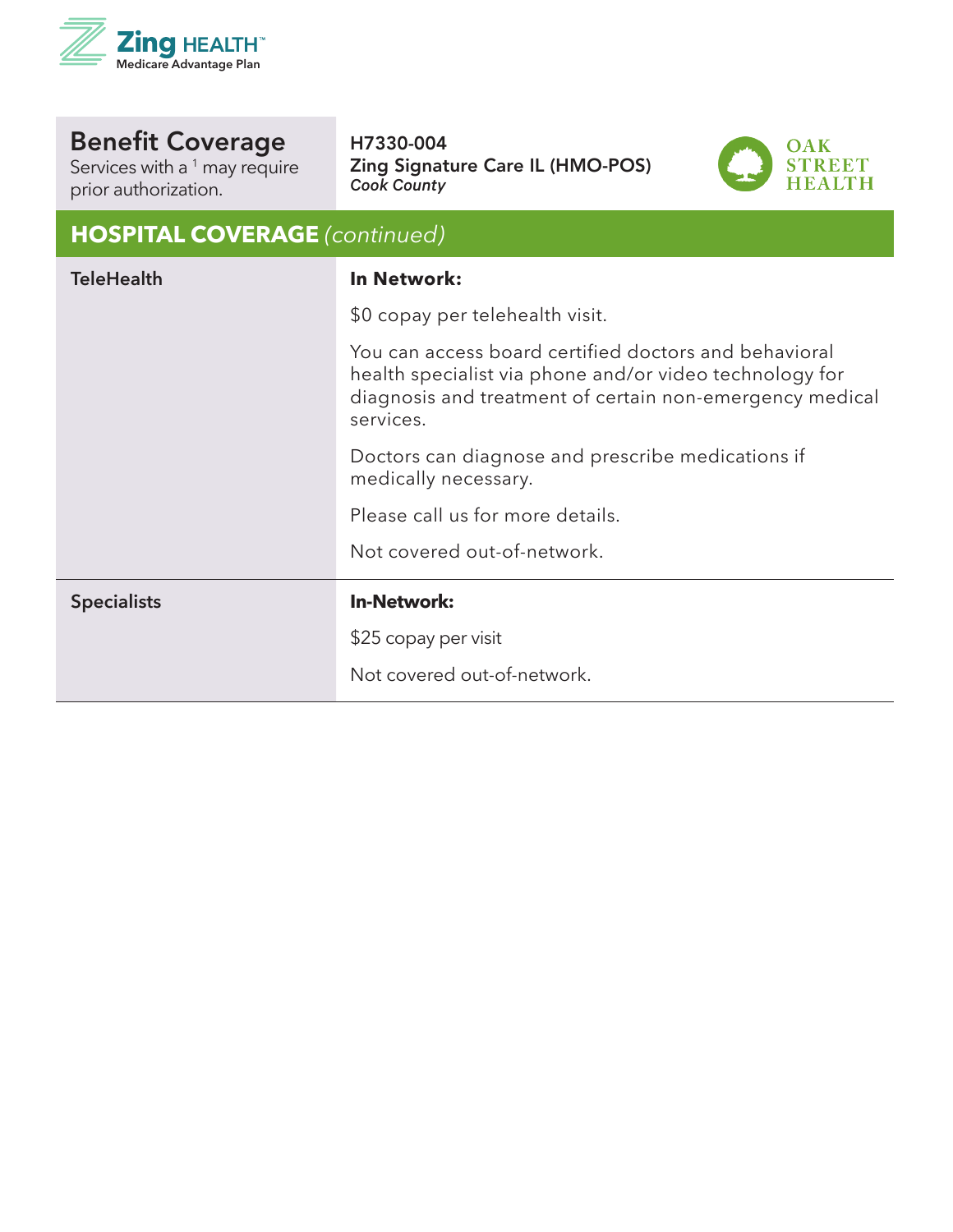

Services with a <sup>1</sup> may require prior authorization.

#### **PREVENTIVE CARE**

- **• Abdominal aortic aneurysm screening**
- **• Alcohol misuse counseling**
- **• Bone mass measurement**
- **• Breast cancer screening (mammogram)**
- **• Cardiovascular disease (behavioral therapy)**
- **• Cardiovascular screenings**
- **• Cervical and vaginal cancer screening**
- **• Colorectal cancer screenings (colonoscopy, fecal occult blood test, flexible sigmoidoscopy)**
- **• Depression screening**
- **• Diabetes screenings**
- **• Glaucoma tests**
- **• Hepatitis B shots and screening**
- **• Hepatitis C screening test**
- **• HIV screening**
- **• Lung cancer screening**
- **• Medical nutrition therapy Services**
- **• Obesity screening and counseling**
- **• Prostate cancer screenings (PSA)**
- **• Sexually transmitted infections screening and counseling**
- **• Smoking and tobacco use cessation counseling (counseling for people with no sign of tobaccorelated disease)**
- **• Vaccines, including Flu shots**
- **• "Welcome to Medicare" preventive visit (one time)**
- **• Annual Wellness visit**

#### **In-Network:**

H7330-004

*Cook County*

- Our plan covers many preventive services at no cost.
- Not covered out-of-network.

Zing Signature Care IL (HMO-POS)

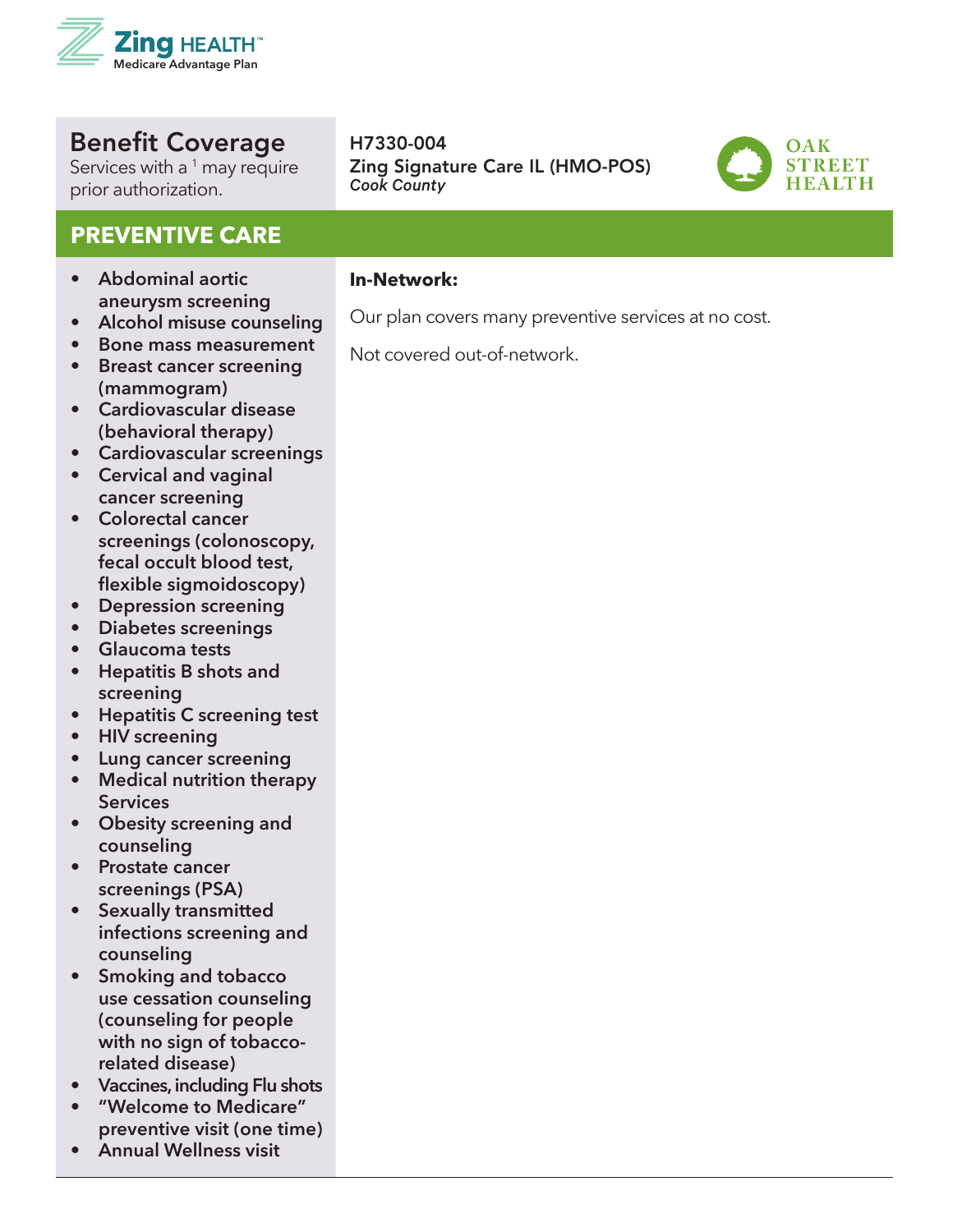

| <b>Benefit Coverage</b><br>Services with a <sup>1</sup> may require<br>prior authorization. | H7330-004<br>Zing Signature Care IL (HMO-POS)<br><b>Cook County</b>                        |
|---------------------------------------------------------------------------------------------|--------------------------------------------------------------------------------------------|
| <b>EMERGENCY CARE</b>                                                                       |                                                                                            |
| <b>Emergency Care Services</b>                                                              | \$120 copay per visit                                                                      |
|                                                                                             | If you are admitted to the hospital within 24 hours, the copay is<br>waived.               |
| <b>Worldwide Emergency Care</b>                                                             | $$0$ copay                                                                                 |
| <b>URGENTLY NEEDED SERVICES</b>                                                             |                                                                                            |
| <b>Urgent Care Services</b>                                                                 | \$10 copay per visit                                                                       |
|                                                                                             |                                                                                            |
| <b>DIAGNOSTIC SERVICES/LABS/ IMAGING</b>                                                    |                                                                                            |
| <b>Diagnostic Tests and</b>                                                                 | <b>In-Network:</b>                                                                         |
| <b>Procedures</b>                                                                           | $$25$ copay                                                                                |
|                                                                                             | If a member receives multiple services on the same day, only the<br>maximum copay applies. |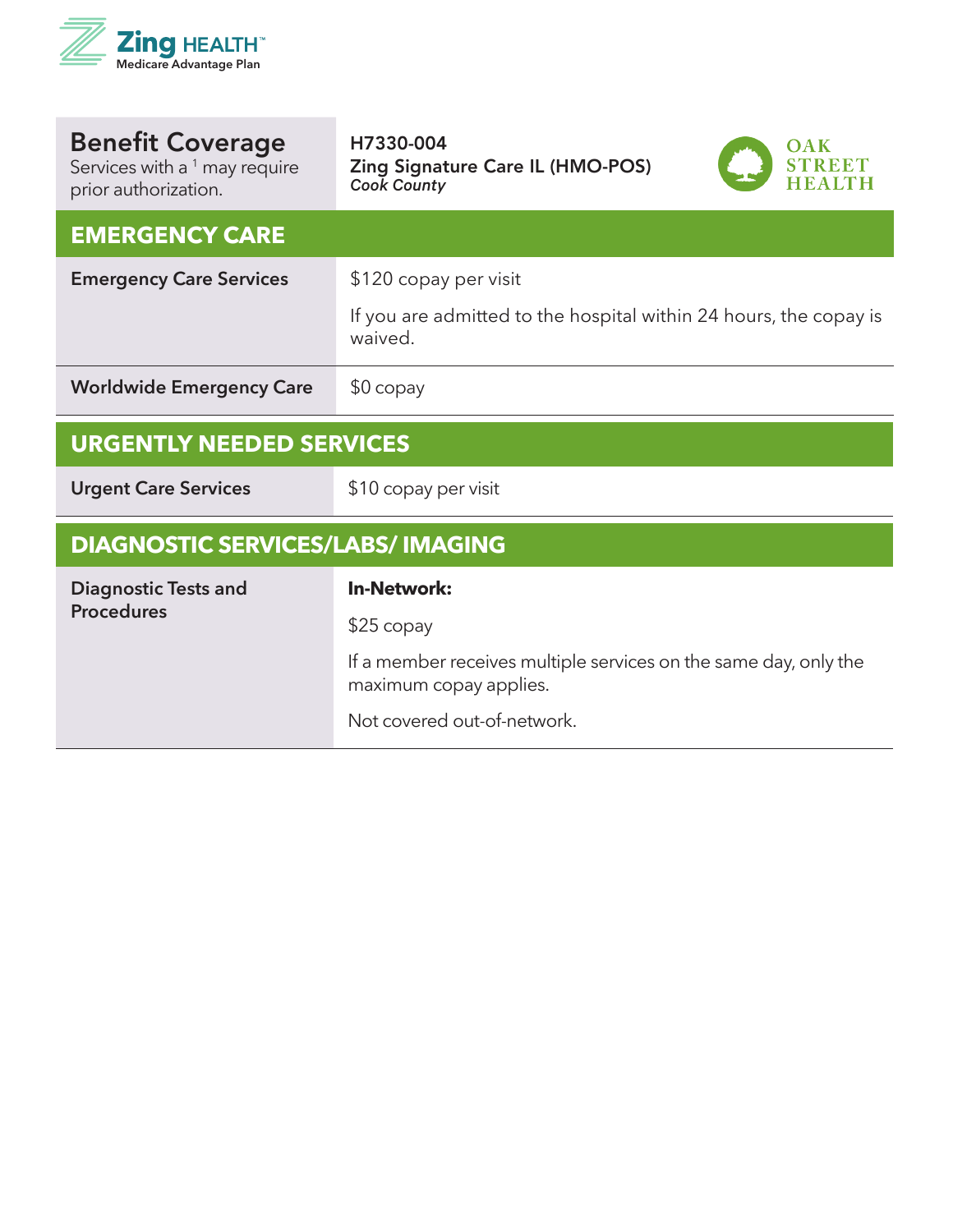

Services with a <sup>1</sup> may require prior authorization.

#### H7330-004 Zing Signature Care IL (HMO-POS) *Cook County*

**DIAGNOSTIC SERVICES/LABS/ IMAGING** *(continued)*



| <b>Lab Services</b>                                             | <b>In-Network:</b>                                                                                              |
|-----------------------------------------------------------------|-----------------------------------------------------------------------------------------------------------------|
|                                                                 | $$0$ copay                                                                                                      |
|                                                                 | If a member receives multiple services on the same day, only<br>the maximum copay applies.                      |
|                                                                 | Not covered out-of-network.                                                                                     |
| <b>X-Ray Services</b>                                           | <b>In-Network:</b>                                                                                              |
|                                                                 | $$0$ copay                                                                                                      |
|                                                                 | If a member receives multiple services on the same day at the<br>same location, only the maximum copay applies. |
|                                                                 | Not covered out-of-network.                                                                                     |
| <b>Diagnostic Radiological</b>                                  | <b>In-Network:</b>                                                                                              |
| Services <sup>1</sup> (e.g., MRIs and<br><b>CTR Scans)</b>      | \$50 to \$150 copay                                                                                             |
|                                                                 | Copayment may vary depending on the place of service.                                                           |
|                                                                 | If a member receives multiple services on the same day at the<br>same location, only the maximum copay applies. |
|                                                                 | Not covered out-of-network.                                                                                     |
| <b>Therapeutic Radiological</b>                                 | <b>In-Network:</b>                                                                                              |
| Services <sup>1</sup> (e.g., radiation<br>treatment for cancer) | 20% of the cost.                                                                                                |
|                                                                 | If a member receives multiple services on the same day at the<br>same location, only the maximum copay applies. |
|                                                                 | Not covered out-of-network                                                                                      |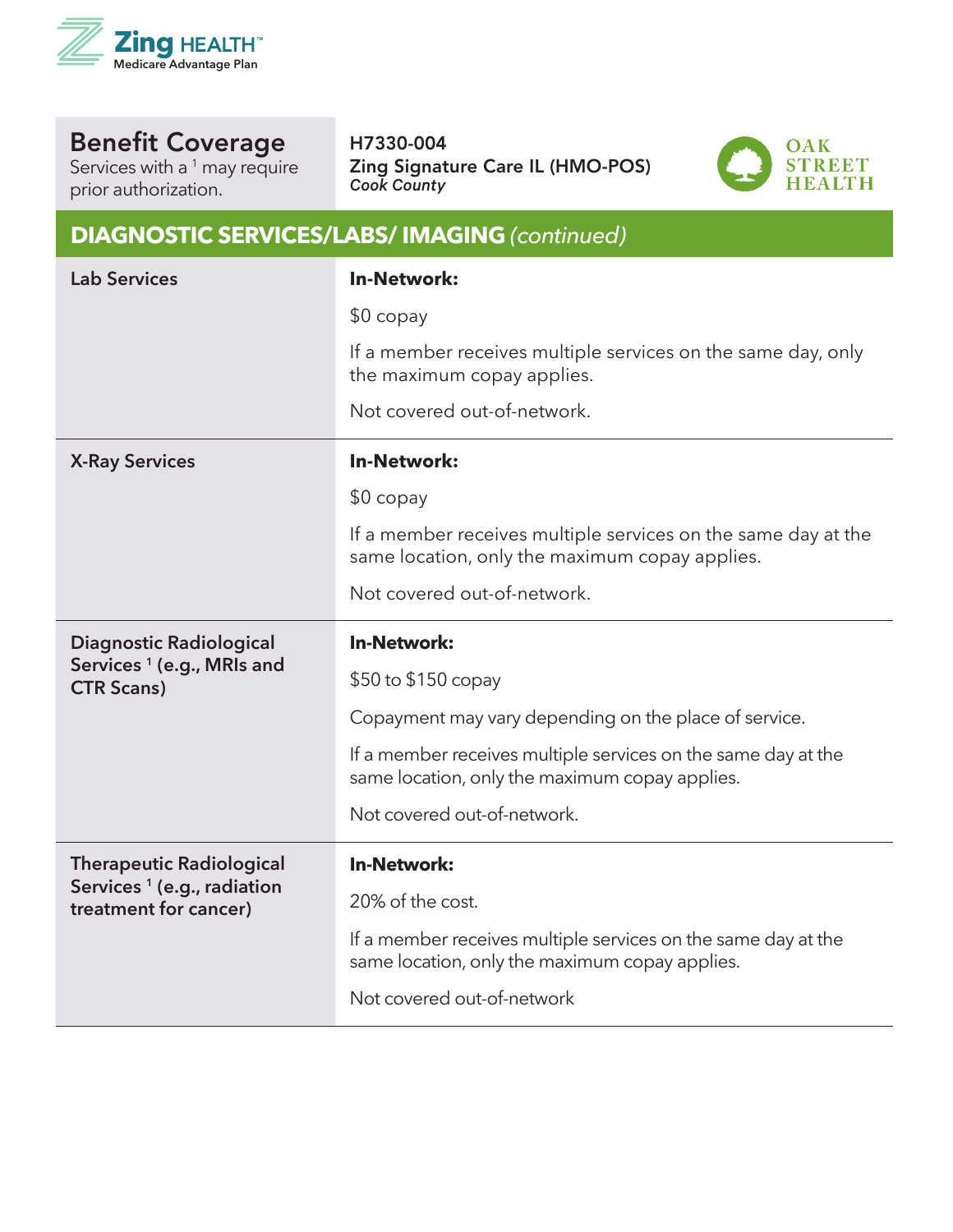

| <b>Benefit Coverage</b> |
|-------------------------|
|                         |

Services with a  $^1$  may require prior authorization.

#### **HEARING SERVICES**

| III-LAININ SUSAN ISSO                            |                                                                                                                                                                                                              |
|--------------------------------------------------|--------------------------------------------------------------------------------------------------------------------------------------------------------------------------------------------------------------|
| <b>Hearing Exam</b><br>(Medicare Covered)        | <b>In-Network:</b><br>\$25 copay for a Medicare covered diagnostic hearing exam.<br>Not covered out-of-network.                                                                                              |
| <b>Routine Hearing Exam</b>                      | <b>In-Network:</b><br>\$0 copay for one (1) routine hearing exam per year.<br>Not covered out-of-network.                                                                                                    |
| <b>Hearing Aid Evaluation/</b><br><b>Fitting</b> | <b>In-Network:</b><br>\$0 copay for one (1) hearing aid evaluation/fitting every<br>three (3) years<br>Not covered out-of-network.                                                                           |
| <b>Hearing Aids</b>                              | <b>In-Network</b><br>\$750 benefit allowance towards hearing aids per ear every<br>three (3) years.<br>You are responsible for all cost beyond the maximum allowed<br>amount.<br>Not covered out-of-network. |

Zing Signature Care IL (HMO-POS)

**OAK** 

STREET<br>HEALTH

H7330-004

*Cook County*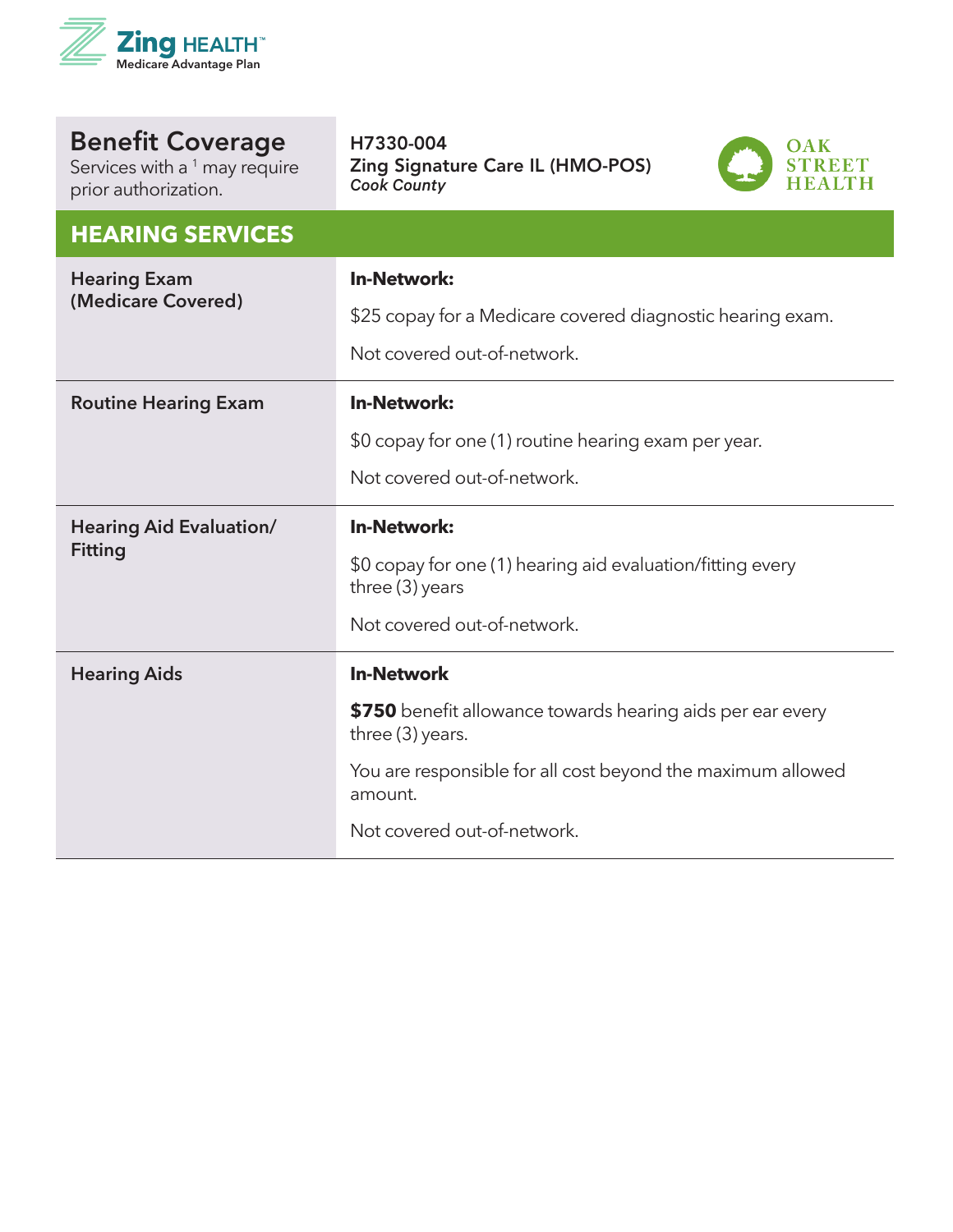

Services with a <sup>1</sup> may require prior authorization.

#### **DENTAL SERVICES**

H7330-004 Zing Signature Care IL (HMO-POS) *Cook County*



| <b>Preventive Dental Benefits</b> | <b>In-Network:</b>                                                                                 |
|-----------------------------------|----------------------------------------------------------------------------------------------------|
|                                   | \$0 copay for oral exams up to one (1) every six (6) months                                        |
|                                   | \$0 copay for prophylaxis (cleaning) up to one (1) every<br>six (6) months                         |
|                                   | \$0 copay for a fluoride treatment for up to one (1) every year                                    |
|                                   | \$0 copay for bitewing x-rays up to one (1) set per year                                           |
|                                   | \$0 copay for panoramic x-rays for up to one (1) every<br>five $(5)$ years                         |
|                                   | \$3,000 benefit allowance every year for preventive and<br>comprehensive dental benefits combined. |
|                                   | You are responsible for all cost beyond the maximum allowed<br>amount.                             |
|                                   | Not covered out-of-network.                                                                        |
| <b>Comprehensive Dental</b>       | <b>In-Network:</b>                                                                                 |
| <b>Benefits</b>                   | \$0 copay for amalgam and/or composite filling every<br>three (3) years per tooth                  |
|                                   | \$0 copay for extractions one (1) extraction per tooth, per year                                   |
|                                   | \$0 copay for root canals one (1) per lifetime, per tooth                                          |
|                                   | \$0 copay for scaling/root planning (deep cleaning) every (24)<br>months per quadrant              |
|                                   | \$0 copay for complete crown every five (5) years, per tooth                                       |
|                                   | \$0 copay for dentures or fixed prosthetics/partials once every<br>five $(5)$ years                |
|                                   | \$3,000 benefit allowance every year for preventive and<br>comprehensive dental benefits combined. |
|                                   | You are responsible for all cost beyond the maximum allowed<br>amount.                             |
|                                   | Not covered out-of-network.                                                                        |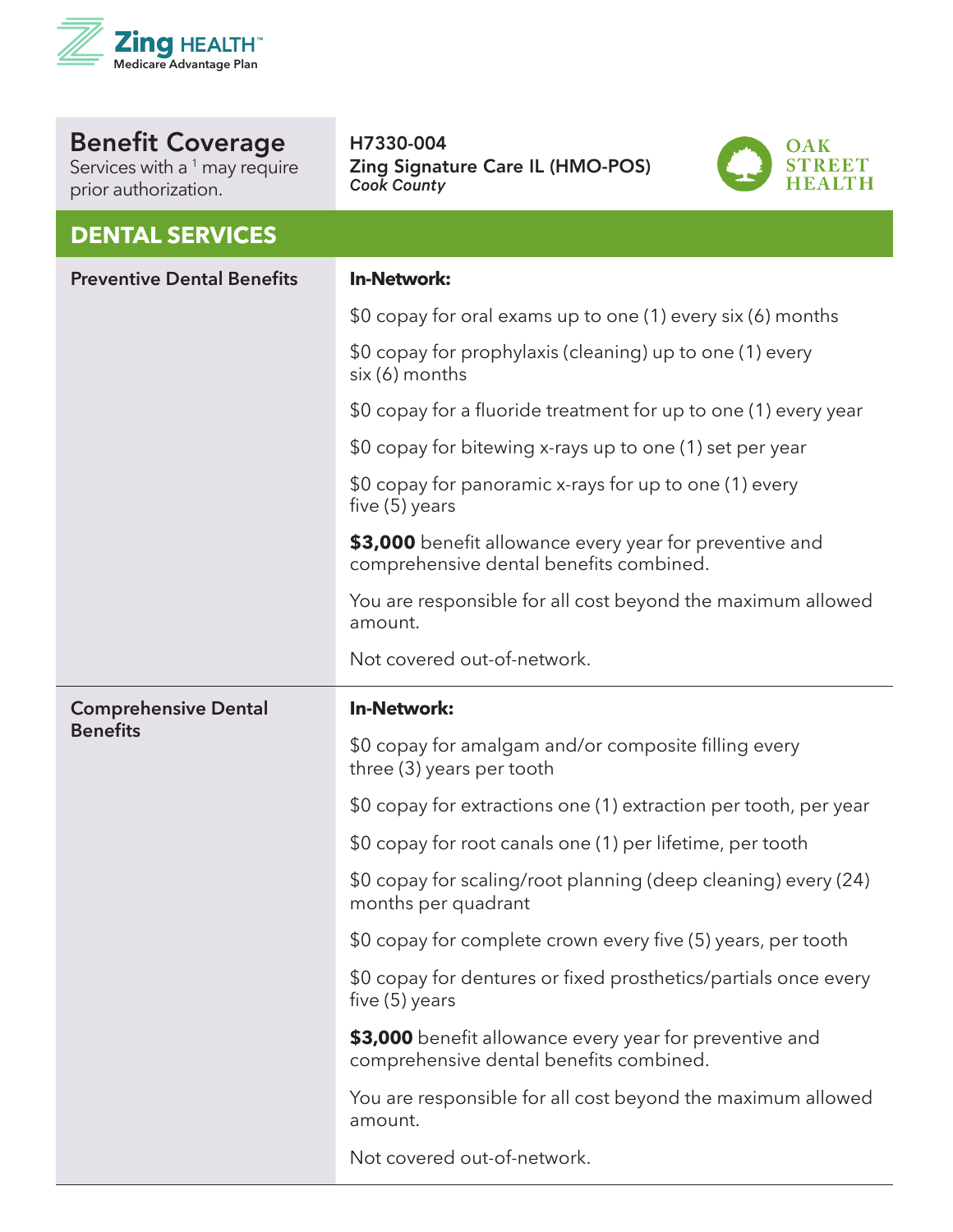

| <b>Benefit Coverage</b> |  |
|-------------------------|--|
| $Conri\infty$           |  |

Services with a  $^1$  may require prior authorization.

H7330-004 Zing Signature Care IL (HMO-POS) *Cook County*



| <b>VISION SERVICES</b>                 |                                                                                                                                                  |
|----------------------------------------|--------------------------------------------------------------------------------------------------------------------------------------------------|
| <b>Eye Exams</b><br>(Medicare-covered) | <b>In-Network:</b>                                                                                                                               |
|                                        | \$25 copay for a Medicare-covered eye exam to diagnose<br>and treat diseases and conditions of the eye (including yearly<br>glaucoma screening). |
|                                        | Not covered out-of-network.                                                                                                                      |
| <b>Routine Eye Exam</b>                | <b>In-Network:</b>                                                                                                                               |
|                                        | \$0 copay for (1) routine eye exam/refraction up to (1) per year                                                                                 |
|                                        | Not covered out-of-network.                                                                                                                      |
| <b>Eyewear (Medicare Covered)</b>      | <b>In-Network:</b>                                                                                                                               |
|                                        | \$0 copay for one (1) pair of Medicare covered eyewear<br>(eyeglasses or contact lenses) after a cataract surgery.                               |
|                                        | Not covered out-of-network.                                                                                                                      |
| <b>Routine Eyewear</b>                 | <b>In-Network:</b>                                                                                                                               |
|                                        | \$290 benefit allowance towards eyewear (frames and lenses                                                                                       |
|                                        | or contact lenses) one (1) per year.                                                                                                             |
|                                        | You are responsible for all cost exceeding the maximum<br>benefit amount for routine eyewear.                                                    |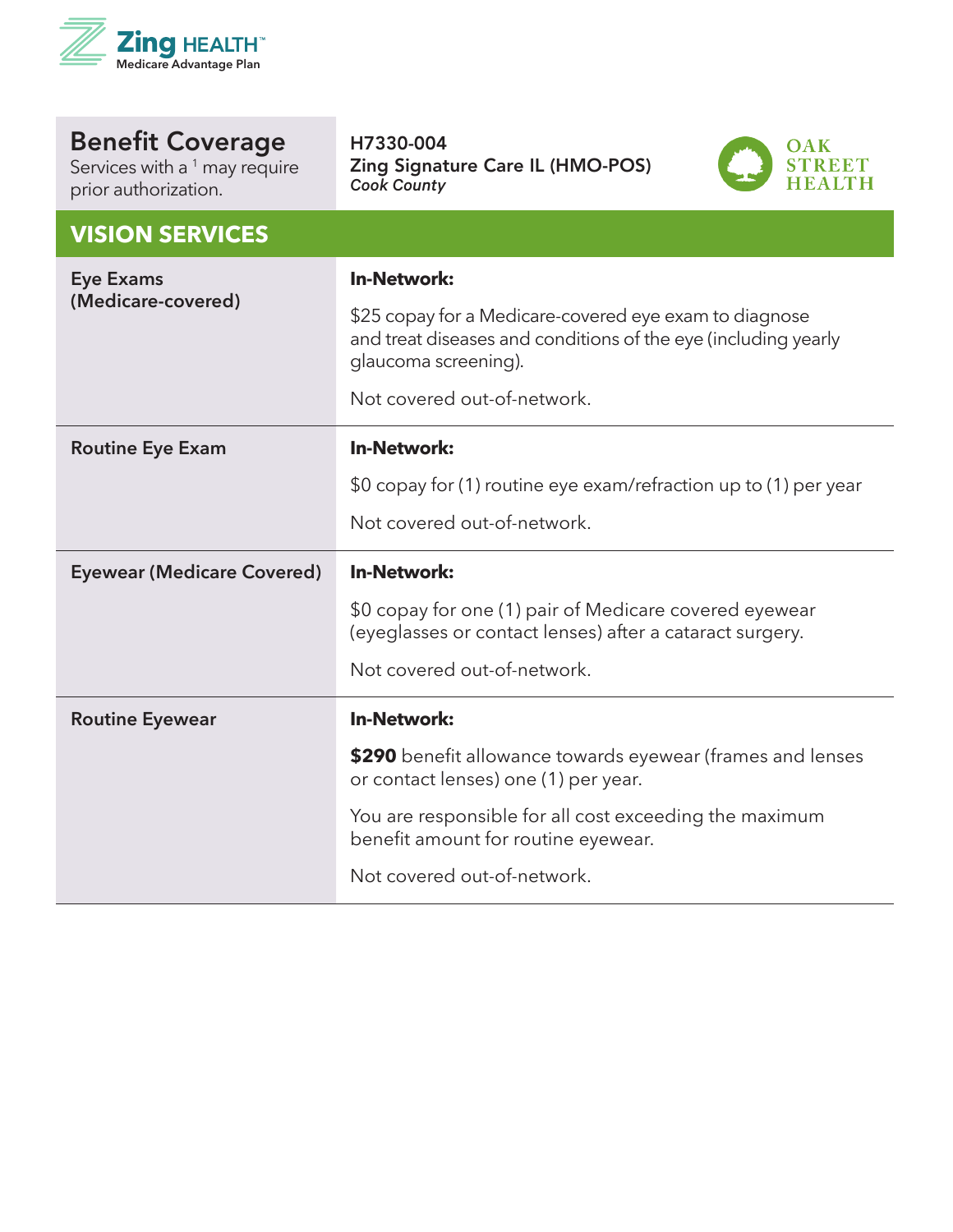

Services with a <sup>1</sup> may require prior authorization.

H7330-004 Zing Signature Care IL (HMO-POS) *Cook County*



#### **MENTAL HEALTH SERVICES**

| <b>Inpatient Mental Health</b><br>Services <sup>1</sup> | <b>In-Network:</b>                                                                                           |
|---------------------------------------------------------|--------------------------------------------------------------------------------------------------------------|
|                                                         | \$250 copay per day for days 1 through 5                                                                     |
|                                                         | \$0 per day for days 6 through 90                                                                            |
|                                                         | Your plan covers up to 190 days in a lifetime for inpatient<br>mental health care in a psychiatric hospital. |
|                                                         | <b>Out-of-Network:</b>                                                                                       |
|                                                         | Same as In-Network                                                                                           |
| <b>Outpatient Mental Health</b><br><b>Services</b>      | <b>In-Network:</b>                                                                                           |
|                                                         | \$25 copay for Medicare-covered individual therapy visits.                                                   |
|                                                         | \$25 copay for Medicare-covered group therapy visits.                                                        |
|                                                         | Not covered out-of-network.                                                                                  |
| <b>SKILLED NURSING</b>                                  |                                                                                                              |
| <b>Skilled Nursing Facility</b>                         | <b>In-Network:</b>                                                                                           |
| $(SNF)^1$                                               | \$0 copay per day for days 1 through 20                                                                      |
|                                                         | \$188 copay per day for days 21 through 100                                                                  |
|                                                         | Our plan covers up to 100 days per benefit period in a SNF.                                                  |

Not covered out-of-network.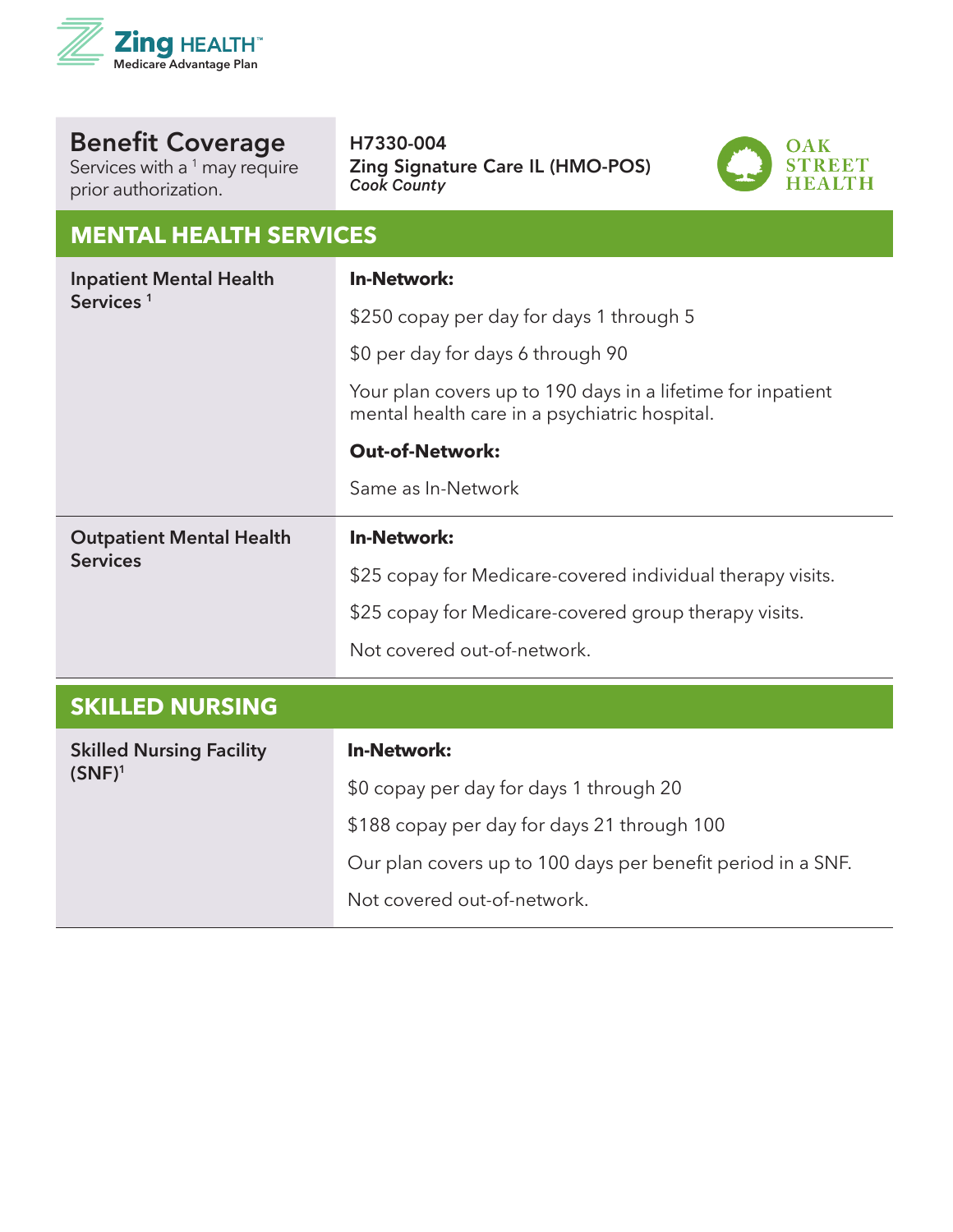

Services with a  $^1$  may require prior authorization.

#### H7330-004 Zing Signature Care IL (HMO-POS) *Cook County*



#### **THERAPY AND REHABILITATION SERVICES**

| <b>Occupational Therapy</b><br>Services <sup>1</sup>                 | <b>In-Network:</b><br>\$20 copay per visit<br>Not covered out-of-network. |
|----------------------------------------------------------------------|---------------------------------------------------------------------------|
| <b>Physical Therapy and Speech-</b><br>Language Therapy <sup>1</sup> | <b>In-Network:</b><br>\$20 copay per visit<br>Not covered out-of-network. |
| <b>Cardiac and Pulmonary</b><br>Rehabilitation Services <sup>1</sup> | <b>In-Network:</b><br>\$0 copay per visit<br>Not covered out-of-network.  |
| <b>AMBULANCE</b>                                                     |                                                                           |
| Ground Service (one-way trip)                                        | \$175 copay per date of service                                           |
| Air Service (one-way trip)                                           | 20% coinsurance                                                           |
| <b>TRANSPORTATION</b>                                                |                                                                           |
| Non-Emergency                                                        | In-Network:                                                               |

**Non-Emergency Transportation Services** **In-Network:** 

\$0 copay for **unlimited** one-way trips per year to plan approved health-related locations. The member must contact the plan to arrange transportation.

Not covered out-of-network.

| <b>ADDITIONAL DRUG COVERAGE</b>    |                                         |
|------------------------------------|-----------------------------------------|
| Medicare Part B Drugs <sup>1</sup> | <b>In-Network:</b>                      |
|                                    | 20% coinsurance for chemotherapy drugs. |
|                                    | 20% coinsurance for Part B drugs.       |
|                                    | Not covered out-of-network.             |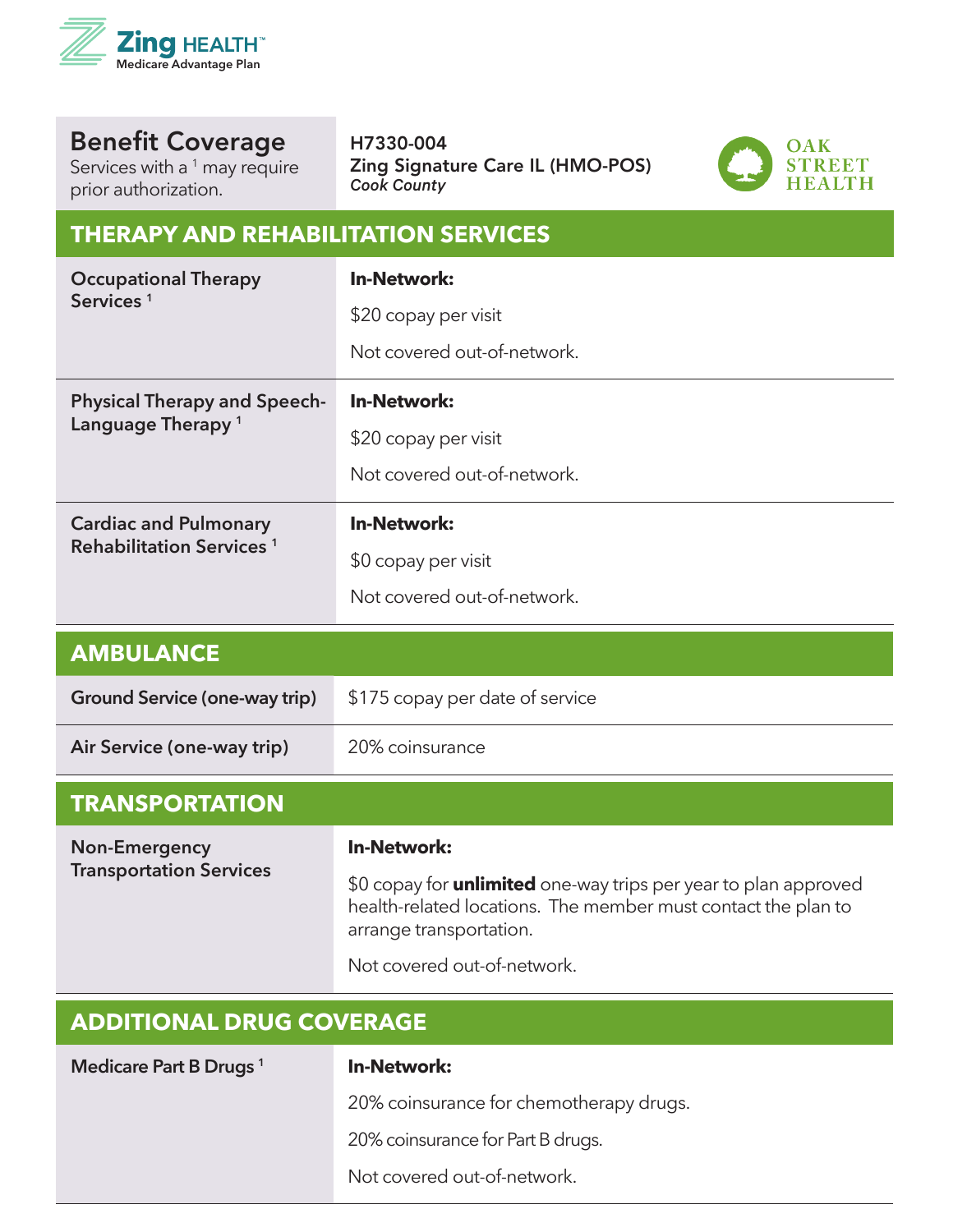

| <b>Benefit Coverage</b>                                                                                 | H7330-004<br><b>Zing Signature Care IL (HMO-POS)</b><br><b>Cook County</b>                                                                                                                                                                                   |  |
|---------------------------------------------------------------------------------------------------------|--------------------------------------------------------------------------------------------------------------------------------------------------------------------------------------------------------------------------------------------------------------|--|
| <b>OUTPATIENT PRESCRIPTION DRUGS</b>                                                                    |                                                                                                                                                                                                                                                              |  |
| If you don't have Extra Help<br>for your drugs, you'll pay the<br>following:<br><b>Deductible Stage</b> | \$0 Deductible<br>Because your plan does not have a deductible, this stage<br>does not apply to you. You start the Initial Coverage Stage<br>when you fill your first prescription.                                                                          |  |
| <b>Initial Coverage Stage</b>                                                                           | You are in the Initial Coverage Stage until you reach \$4,430 in<br>drug costs (year to date). You pay the following until your total<br>yearly drug cost reach \$4,430. Total yearly drug costs are the<br>total drug costs paid by both you and your plan. |  |
|                                                                                                         | Once you've reached this amount, you enter the coverage gap.<br>As part of the Insulin Savings Program, you will pay no more<br>than \$35 for a one-month supply for select insulins during the<br>Initial Coverage Stage.                                   |  |
|                                                                                                         | Specialty drugs are limited to a 30-day supply.<br>This plan includes enhanced drug coverage of certain<br>excluded drugs. Generic only Sildenafil (Viagra) is<br>available on Tier 2.                                                                       |  |

H7330-004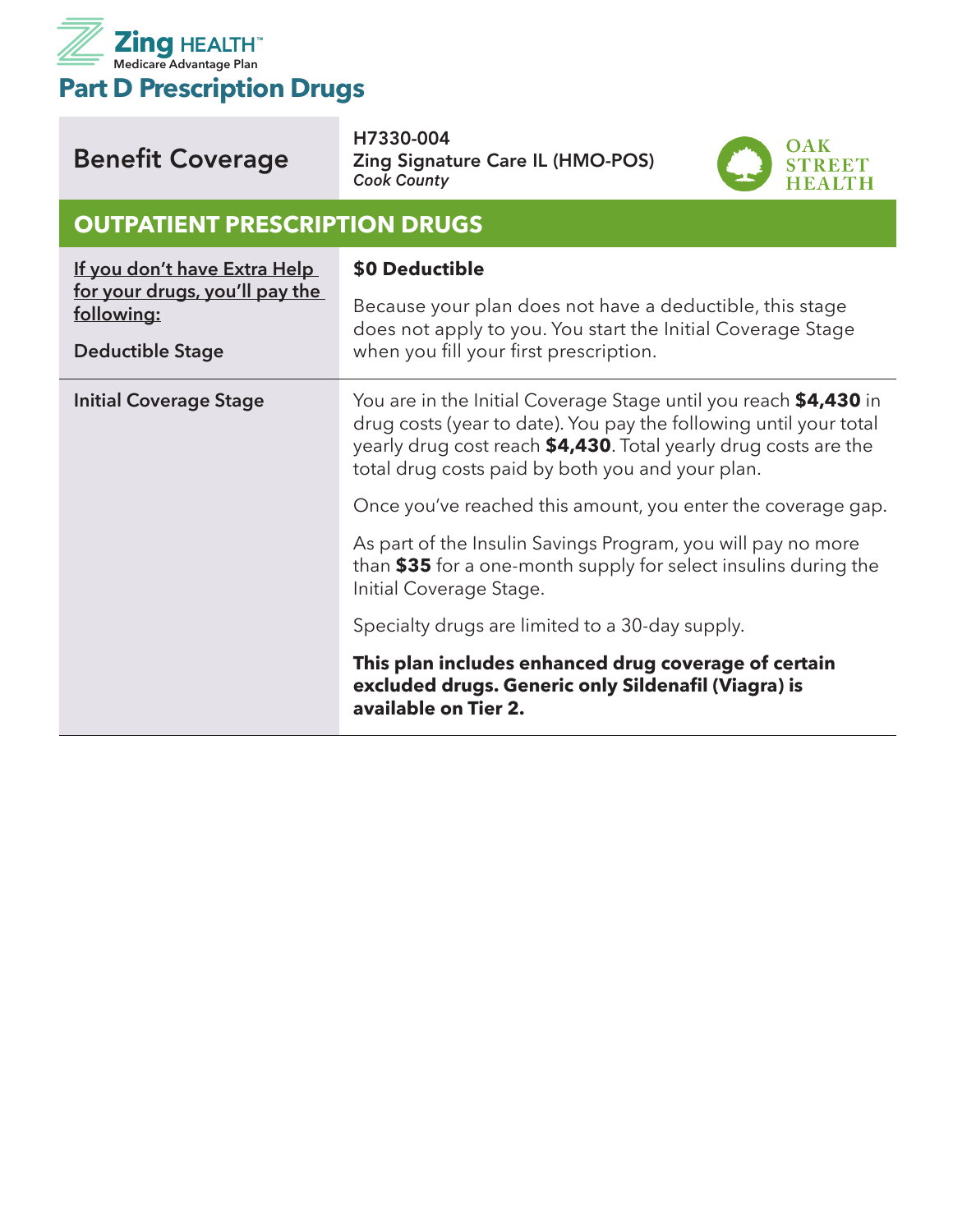



H7330-004 Zing Signature Care IL (HMO-POS) *Cook County*



#### **OUTPATIENT PRESCRIPTION DRUGS** *(continued)*

| <b>Standard Retail Cost-Sharing</b>                    | 30-day Supply   | <b>60-day Supply</b> | 90-day Supply |
|--------------------------------------------------------|-----------------|----------------------|---------------|
| <b>Tier 1: Preferred Generic</b>                       | $$0$ copay      | $$0$ copay           | $$0$ copay    |
| <b>Tier 2: Generic</b>                                 | \$5 copay       | $$10$ copay          | $$15$ copay   |
| <b>Tier 3: Preferred Brand</b>                         | \$47 copay      | \$94 copay           | \$141 copay   |
| <b>Tier 4: Non-Preferred Brand</b>                     | $$100$ copay    | $$200$ copay         | $$300$ copay  |
| <b>Tier 5: Specialty Tier</b>                          | 33% coinsurance | n/a                  | n/a           |
| <b>Standard Mail Order</b><br><b>Cost-Sharing</b>      | 30-day Supply   | <b>60-day Supply</b> | 90-day Supply |
| <b>Tier 1: Preferred Generic</b>                       | \$0 copay       | $$0$ copay           | $$0$ copay    |
| <b>Tier 2: Generic</b>                                 | \$5 copay       | $$5$ copay           | \$5 copay     |
| <b>Tier 3: Preferred Brand</b>                         | \$47 copay      | $$94$ copay          | $$94$ copay   |
| <b>Tier 4: Non-Preferred Brand</b>                     | $$100$ copay    | \$200 copay          | $$200$ copay  |
| <b>Tier 5: Specialty Tier</b>                          | 33% coinsurance | n/a                  | n/a           |
| <b>Out-of-Network and</b><br><b>Long-Term Pharmacy</b> | 31-day Supply   |                      |               |
| <b>Tier 1: Preferred Generic</b>                       | \$0 copay       |                      |               |
| <b>Tier 2: Generic</b>                                 | \$5 copay       |                      |               |
| <b>Tier 3: Preferred Brand</b>                         | \$47 copay      |                      |               |
| <b>Tier 4: Non-Preferred Brand</b>                     | $$100$ copay    |                      |               |
| <b>Tier 5: Specialty Tier</b>                          | 33% coinsurance |                      |               |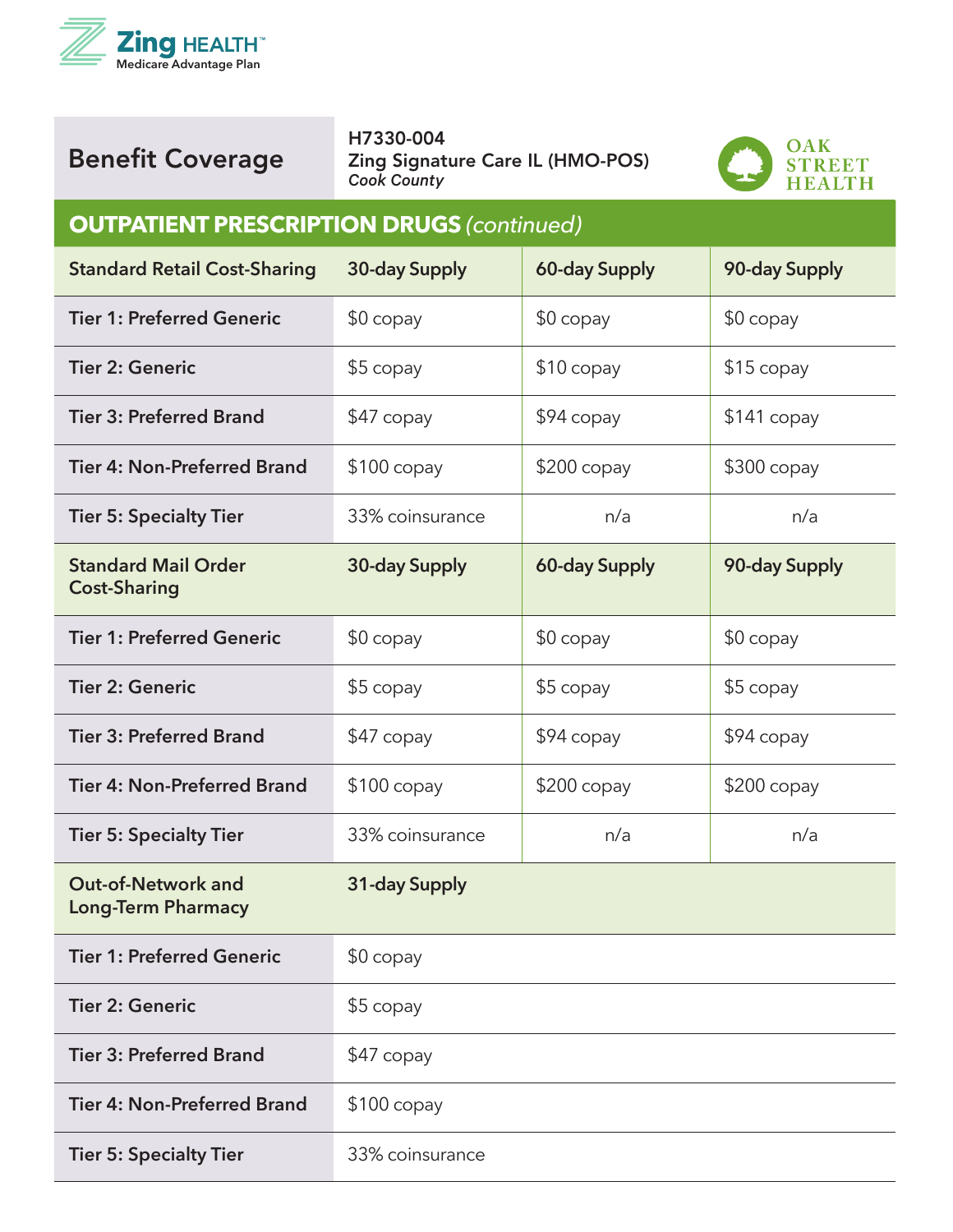



H7330-004 Zing Signature Care IL (HMO-POS) *Cook County*



#### **OUTPATIENT PRESCRIPTION DRUGS** *(continued)*

| <b>Coverage Gap Stage</b> | Most Medicare drug plans have a Coverage Gap (also called<br>the "donut hole"). The coverage gap begins after you and your<br>drug plan together have spent \$4,430 for covered drugs.                                                                                                                                                                                                                                                        |
|---------------------------|-----------------------------------------------------------------------------------------------------------------------------------------------------------------------------------------------------------------------------------------------------------------------------------------------------------------------------------------------------------------------------------------------------------------------------------------------|
|                           | After you enter the coverage gap, you pay 25% of the plan's<br>costs for covered brand name drugs and 25% of the plan's<br>cost for generic drugs until your cost total \$7,050. During this<br>stage, you will continue to pay the same retail, mail-order, and<br>long-term care copay as in the Initial Coverage Stage for drugs<br>on Tier 1. Also during this stage, your out-of-pocket costs for<br>select insulins will be up to \$35. |
|                           | For generic drugs, the amount paid by the plan (75%) does<br>not count toward your out-of-pocket costs. Only the amount<br>you pay counts and moves you through the coverage gap.<br>You will remain in the coverage gap stage until your drug<br>costs total \$7,050, which is the end of the coverage gap. Not<br>everyone will enter the coverage gap.                                                                                     |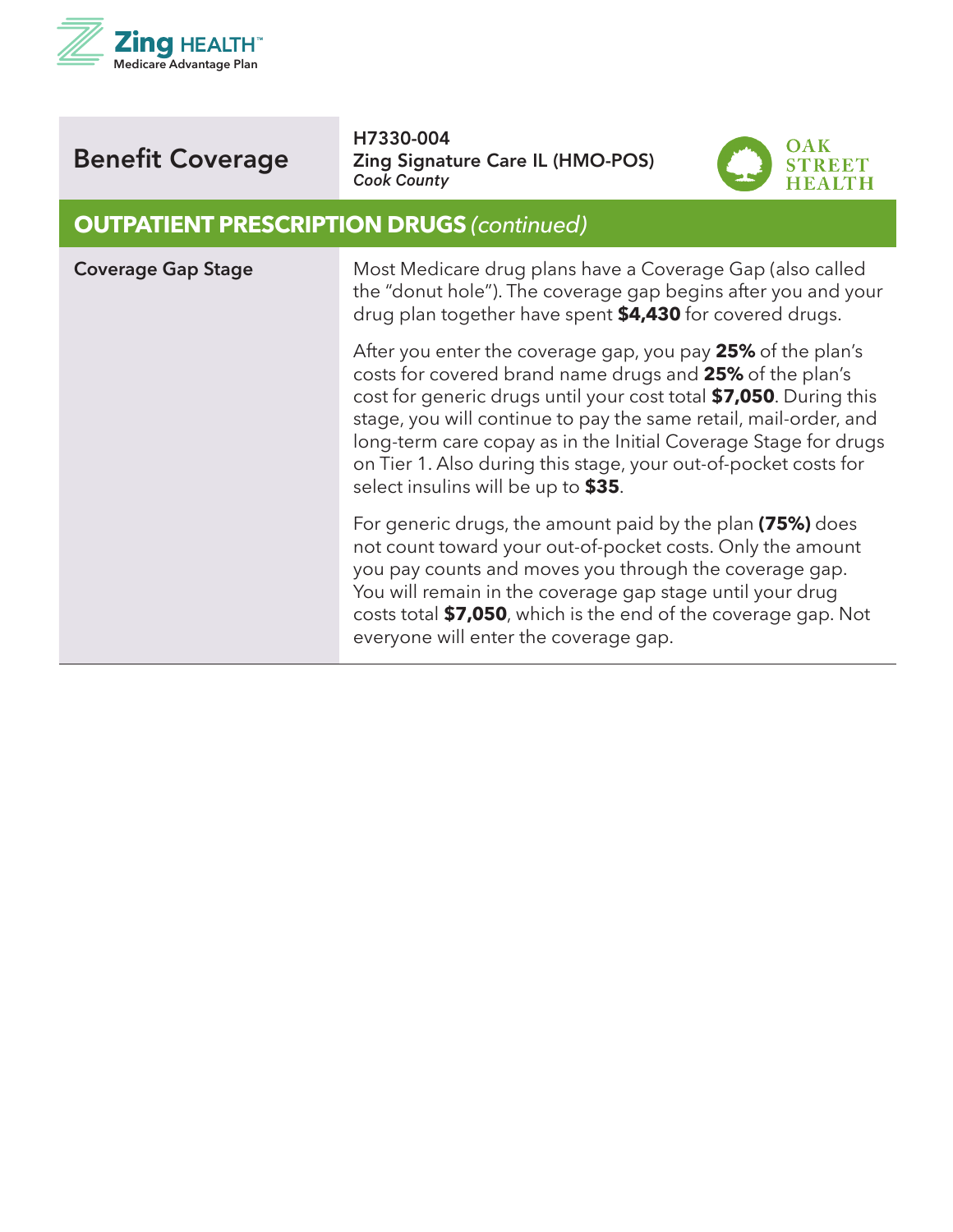



H7330-004 Zing Signature Care IL (HMO-POS) *Cook County*



#### **OUTPATIENT PRESCRIPTION DRUGS** *(continued)*

| <b>Standard Retail Cost-Sharing</b>                    | 30-day Supply                                                                                                                                                                                                      | 60-day Supply | 90-day Supply |
|--------------------------------------------------------|--------------------------------------------------------------------------------------------------------------------------------------------------------------------------------------------------------------------|---------------|---------------|
| <b>Tier 1: Preferred Generic</b>                       | $$0$ copay                                                                                                                                                                                                         | $$0$ copay    | $$0$ copay    |
| <b>Standard Mail Order</b><br><b>Cost-Sharing</b>      | 30-day Supply                                                                                                                                                                                                      | 60-day Supply | 90-day Supply |
| <b>Tier 1: Preferred Generic</b>                       | \$0 copay                                                                                                                                                                                                          | $$0$ copay    | $$0$ copay    |
| <b>Long-Term Pharmacy</b>                              | 31-day Supply                                                                                                                                                                                                      |               |               |
| <b>Tier 1: Preferred Generic</b>                       | $$0$ copay                                                                                                                                                                                                         |               |               |
| <b>Catastrophic Coverage Stage</b>                     | The Catastrophic Coverage Stage begins after your yearly out-of-<br>pocket drug costs (including drugs purchased through your retail<br>pharmacy and through mail order) reach \$7,050, you pay the<br>greater of: |               |               |
| <b>Drug Type</b>                                       | <b>Cost-Share Information</b>                                                                                                                                                                                      |               |               |
| <b>Generic/Preferred Multi-</b><br><b>Source Drugs</b> | • 5% of the cost, or<br>• \$3.95 copay (including brand drugs treated as generic)                                                                                                                                  |               |               |
| <b>Brand Name and Other</b><br><b>Drugs</b>            | • \$9.85 copay for all other drugs                                                                                                                                                                                 |               |               |

Cost-Sharing may change depending on the pharmacy you choose and when you enter a new phase of the drug stages.

Your cost share may differ depending on when you enter another phase of the drug benefit and if you qualify for "Extra Help." To find out if you qualify for "Extra Help," please contact the Social Security Office at 1-800-772-1213 Monday through Friday, 7 a.m. – 7 p.m. TTY users should call 1-800-325-0778.

For more information on additional pharmacy specific cost-share and the drug coverage stages, please call our Customer Service department or access our "Evidence of Coverage" online or request one by mail.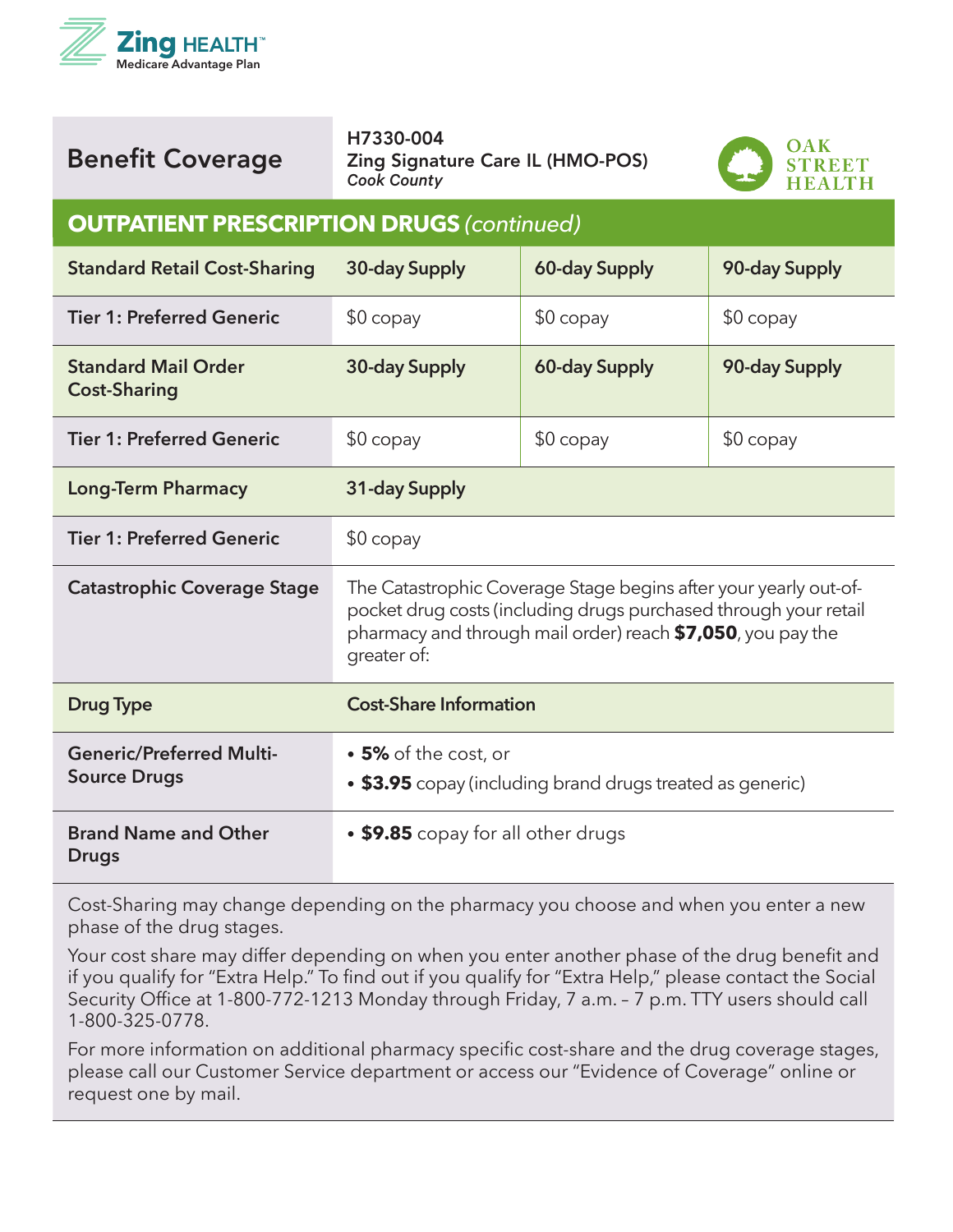

H7330-004 Zing Signature Care IL (HMO-POS) *Cook County*



#### **INSULIN SAVINGS PROGRAM**

| <b>Insulin Savings Program</b>                    | This plan participates in the Insulin Savings Program which<br>provides reduced cost on select insulins through the first three<br>drug stages (Deductible, Initial Coverage and Coverage Gap<br>Stages). The Insulin Savings Program does not apply to the<br>Catastrophic Coverage Stage. You are not eligible for this program<br>if you receive Extra Help. |                      |               |
|---------------------------------------------------|-----------------------------------------------------------------------------------------------------------------------------------------------------------------------------------------------------------------------------------------------------------------------------------------------------------------------------------------------------------------|----------------------|---------------|
| <b>Standard Retail Cost-Sharing</b>               | 30-day Supply                                                                                                                                                                                                                                                                                                                                                   | <b>60-day Supply</b> | 90-day Supply |
| <b>Tier 3: Preferred Brand</b>                    | $$35$ copay                                                                                                                                                                                                                                                                                                                                                     | $$70$ copay          | $$105$ copay  |
| <b>Standard Mail Order</b><br><b>Cost-Sharing</b> | 30-day Supply                                                                                                                                                                                                                                                                                                                                                   | 60-day Supply        | 90-day Supply |
| <b>Tier 3: Preferred Brand</b>                    | $$35$ copay                                                                                                                                                                                                                                                                                                                                                     | $$70$ copay          | $$70$ copay   |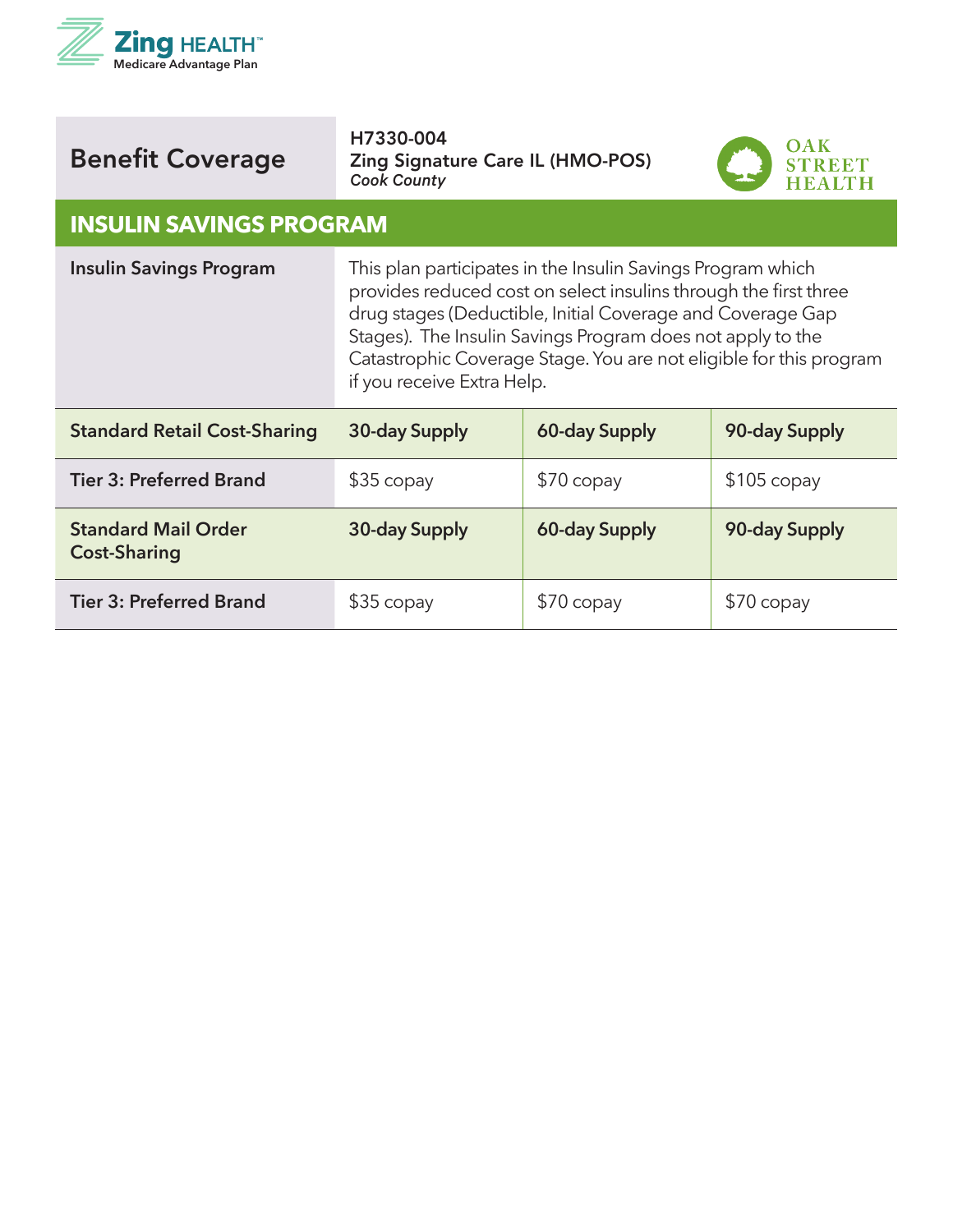

Services with a  $1$  may require prior authorization.

H7330-004 Zing Signature Care IL (HMO-POS) *Cook County*



#### **FOOT CARE (PODIATRY SERVICES)**

| Acupuncture<br>(Medicare-covered) | <b>In-Network:</b>                                                                                                                                         |  |
|-----------------------------------|------------------------------------------------------------------------------------------------------------------------------------------------------------|--|
|                                   | \$0 copay per visit for up to (12) visits in 90 days for chronic low<br>back pain. No more than 20 acupuncture treatments may be<br>administered annually. |  |
|                                   | Not covered out-of-network.                                                                                                                                |  |
| <b>Podiatry Services</b>          | <b>In-Network:</b>                                                                                                                                         |  |
| (Medicare-covered)                | \$25 copay per visit                                                                                                                                       |  |
|                                   | Not covered out-of-network.                                                                                                                                |  |
| <b>Routine Podiatry Services</b>  | <b>In-Network:</b>                                                                                                                                         |  |
|                                   | \$20 copay for (6) visits per year                                                                                                                         |  |
|                                   | Not covered out-of-network.                                                                                                                                |  |

## **MEDICAL EQUIPMENT AND SUPPLIES**

| <b>Durable Medical Equipment</b>         | <b>In-Network:</b>                                                                        |
|------------------------------------------|-------------------------------------------------------------------------------------------|
| (wheelchairs, oxygen, etc.) <sup>1</sup> | 20% coinsurance per item                                                                  |
|                                          | Prior authorization is required for DME in the amount of \$500<br>or more.                |
|                                          | Not covered out-of-network.                                                               |
|                                          |                                                                                           |
| <b>Prosthetic Devices (braces,</b>       | <b>In-Network:</b>                                                                        |
| artificial limbs, etc.) <sup>1</sup>     | 20% coinsurance per item                                                                  |
|                                          | Prior authorization is required for prosthetic devices in the amount<br>of \$500 or more. |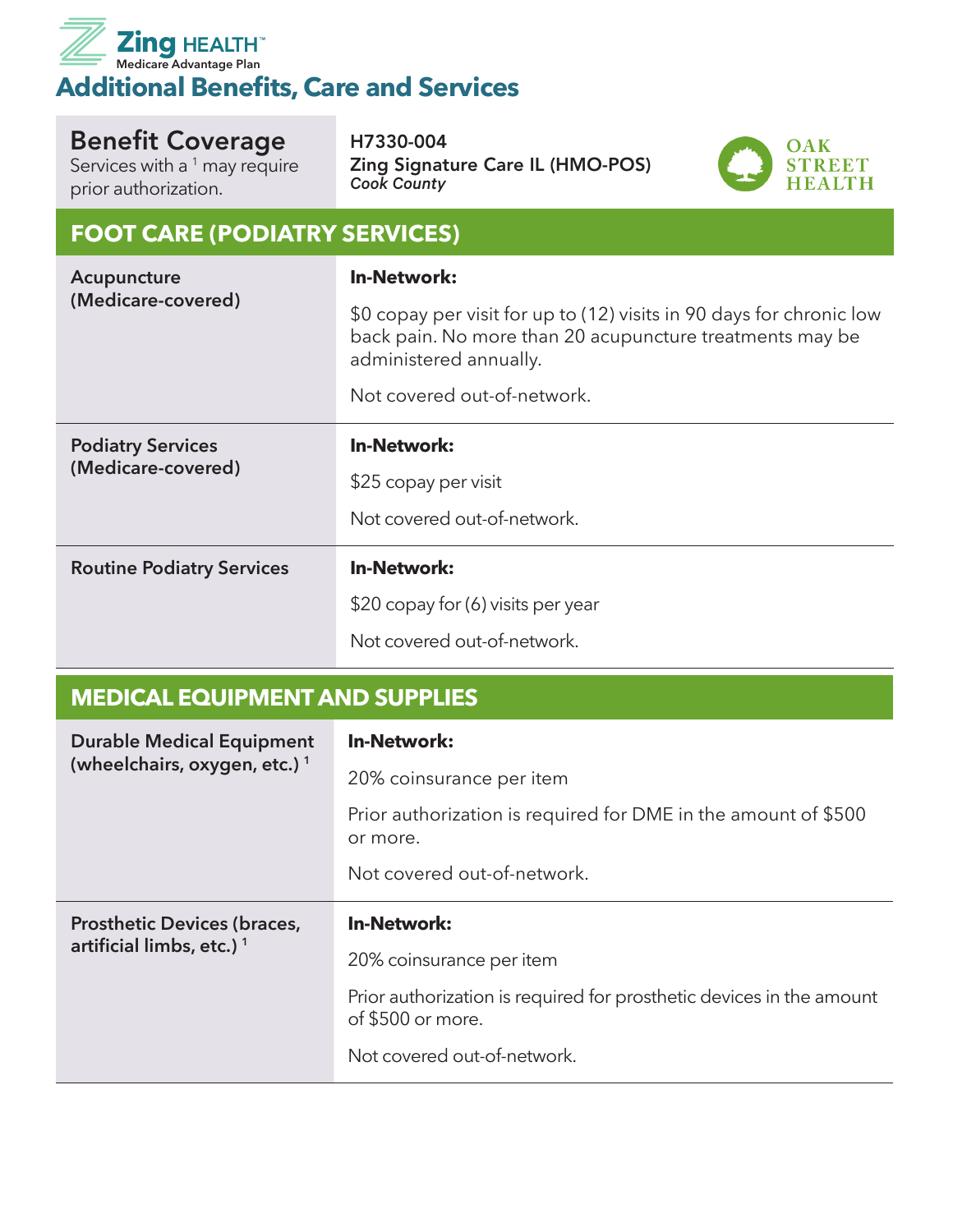

Services with a  $1$  may require prior authorization.

#### H7330-004 Zing Signature Care IL (HMO-POS) *Cook County*



#### **MEDICAL EQUIPMENT AND SUPPLIES** *(continued)*

| Diabetes Supplies and<br><b>Services</b> | <b>In-Network:</b>                                                                                                                               |
|------------------------------------------|--------------------------------------------------------------------------------------------------------------------------------------------------|
|                                          | \$0 copay for preferred diabetic test strips and monitoring<br>supplies                                                                          |
|                                          | 20% coinsurance for non-preferred diabetic test strips and<br>monitoring supplies                                                                |
|                                          | \$0 copay for diabetes self-management training                                                                                                  |
|                                          | 20% coinsurance for therapeutic shoes or shoe inserts                                                                                            |
|                                          | Not covered out-of-network.                                                                                                                      |
|                                          |                                                                                                                                                  |
| <b>CHIROPRACTIC CARE</b>                 |                                                                                                                                                  |
| <b>Chiropractic Services</b>             | <b>In-Network:</b>                                                                                                                               |
| (Medical Covered)                        | \$20 copay for manual manipulation of the spine to correct<br>subluxation (when one or more of the bones of your spine<br>move out of position). |
|                                          | Not covered out-of-network.                                                                                                                      |

| Home Health Care <sup>1</sup> | <b>In-Network:</b>          |
|-------------------------------|-----------------------------|
| (Medicare-covered)            | $$0$ copay                  |
|                               | Not covered out-of-network. |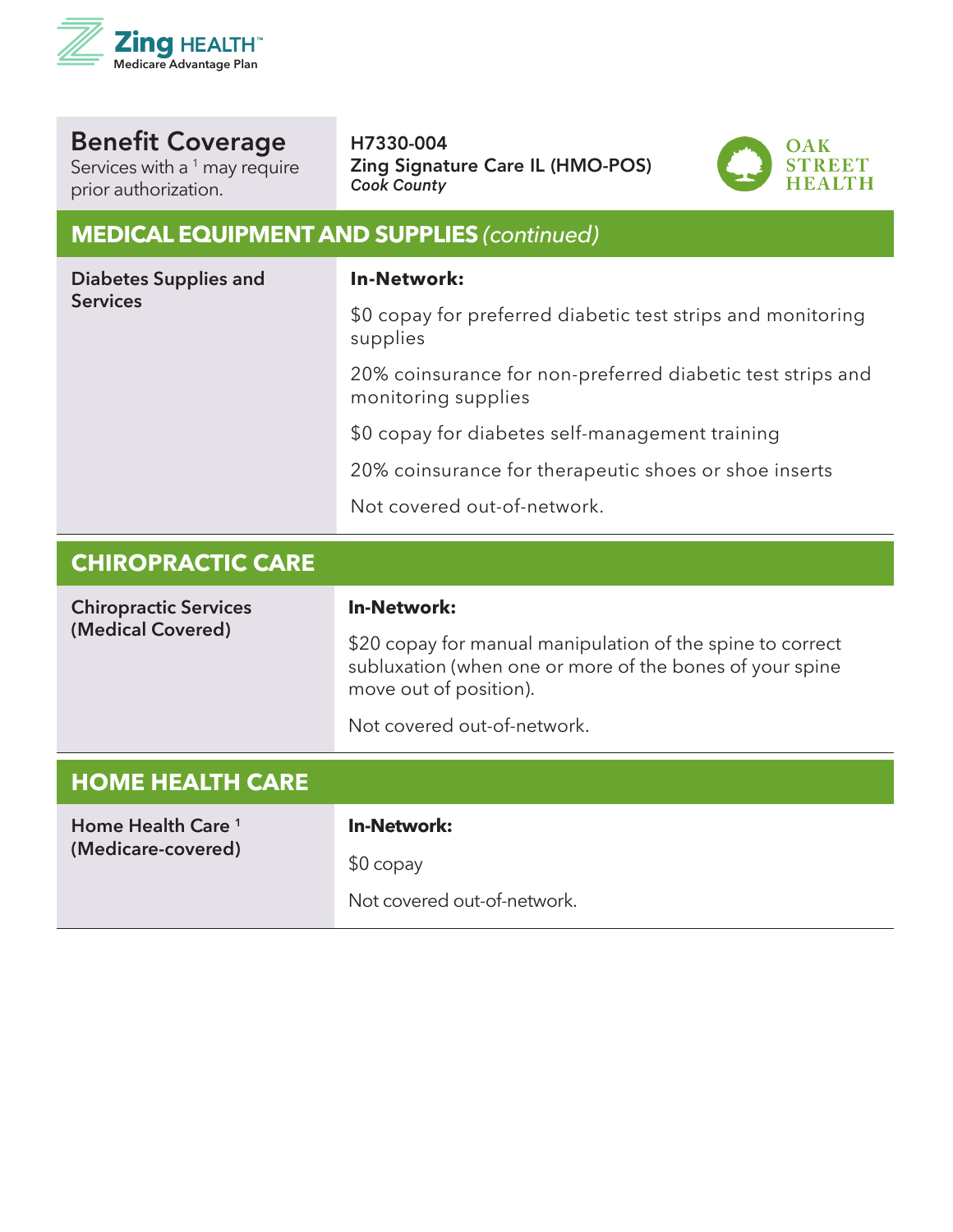

Benefit Coverage Services with a  $^1$  may require H7330-004 Zing Signature Care IL (HMO-POS) *Cook County*



#### **HOSPICE**

prior authorization.

**Hospice Care Mature 2018** You must get your care from a Medicare-certified hospice provider. You must consult with the plan before you select hospice. You pay part of the cost for outpatient drugs. Original Medicare will be billed for your hospice care, even if you're in a Medicare Advantage plan.

# **OUTPATIENT SUBSTANCE ABUSE Individual and Group Therapy Visit <sup>1</sup> In-Network:** \$25 copay per visit **Out-of-Network:** Same as In-Network **Opioid Treatment Services <sup>1</sup> In-Network:** \$25 copay per visit Not covered out-of-network.

| <b>In-Network:</b>                                        |
|-----------------------------------------------------------|
| 20% of the cost for Medicare-covered dialysis treatments. |
| \$0 copay for kidney disease education services.          |
| Not covered out-of-network.                               |
|                                                           |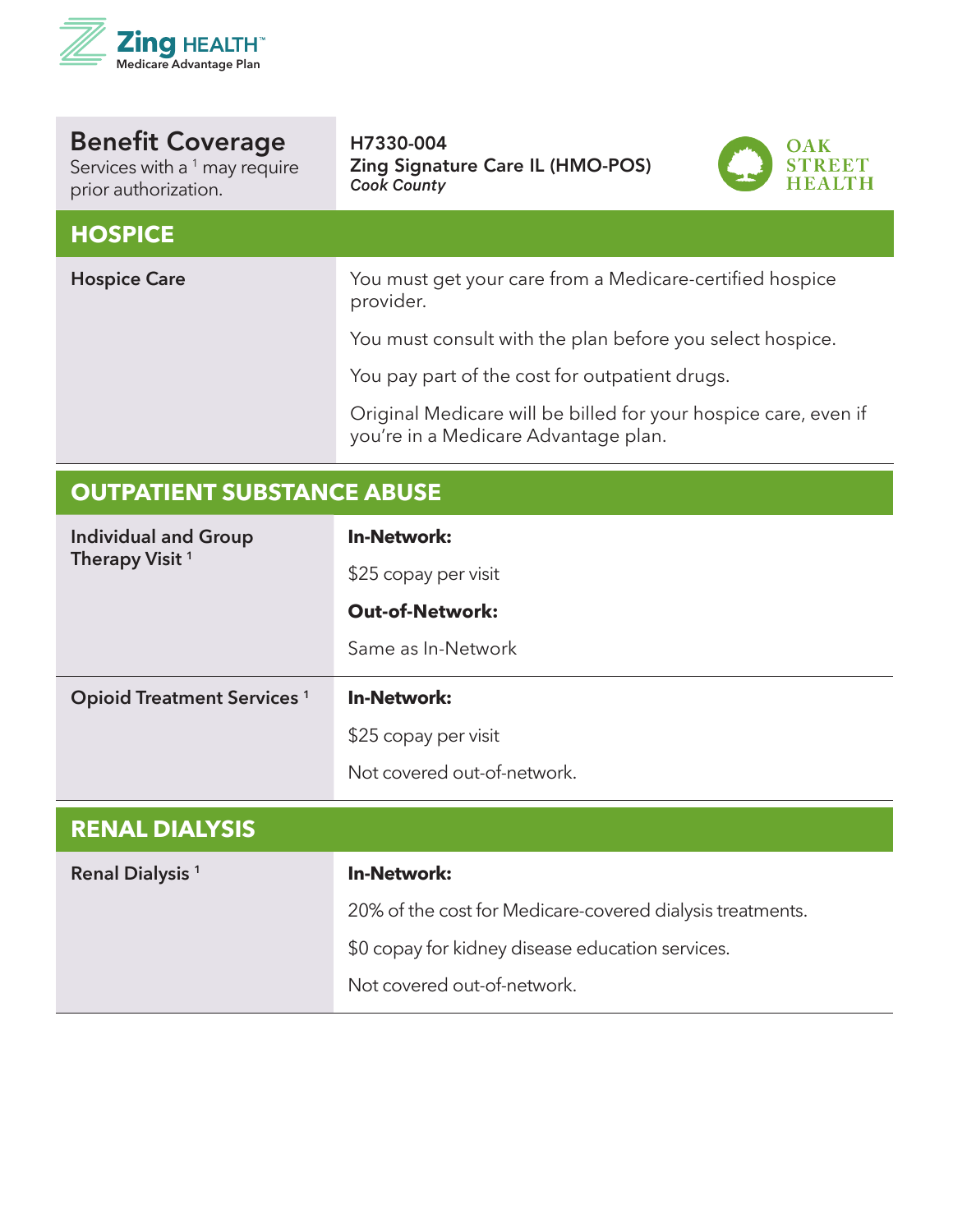

# Additional Covered **Benefits**

H7330-004 Zing Signature Care IL (HMO-POS) *Cook County*



#### **OVER-THE-COUNTER (OTC) ITEMS**

**Over-the-Counter (OTC)**

**Your coverage includes OTC items, medications and products.** 

#### **In-Network:**

**\$100** every (3) months for OTC items.

The OTC debit card allows members to purchase health related items from retail pharmacies as well as mail order purchases.

Any remaining balance will not roll over to the next OTC quarter.

You can order:

- Online visit NationsOTC.com/ZingHealth
- By Phone call a NationsOTC Member Experience Advisor at 1-877-273-3381 (TTY: 711), 24 hours a day, seven days a week, 365 days a year.
- By Mail Fill out and return the order form in the NationsOTC/Zing Health product catalog.
- Retail through an approved, in network retailer

Please visit our website at **www.myzinghealth.com** to see our list of covered over-the-counter items.

Not covered out-of-network.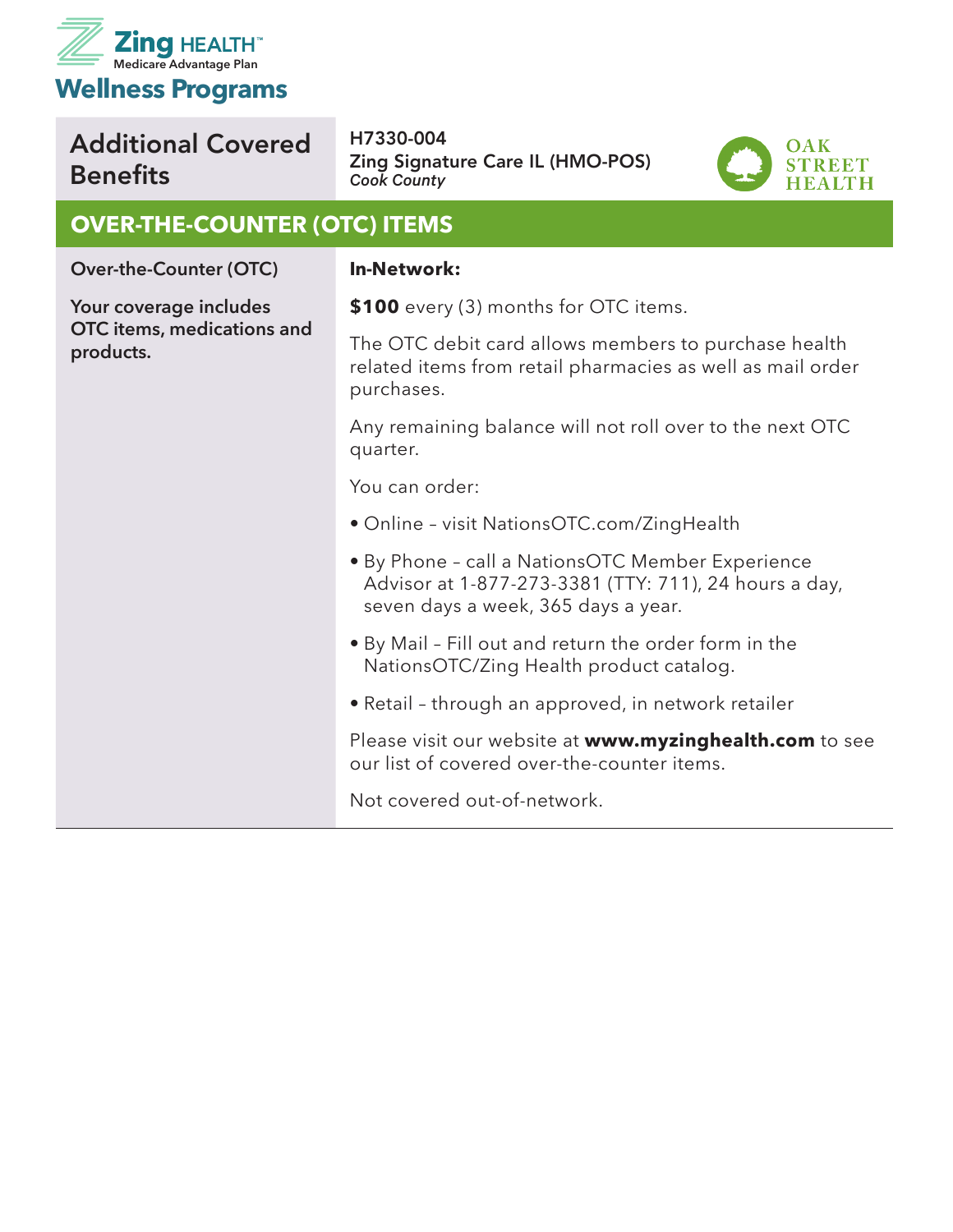

# Additional Covered **Benefits**

#### **MEAL BENEFIT**

#### **Healthy Foods Card (Grocery Debit Card)**

**Members must have one or more of the following chronic condition categories:**

- **1. Chronic alcohol and other drug dependence**
- **2. Autoimmune disorders**
- **3. Cancer, excluding pre-cancer conditions or in-situ status**
- **4. Cardiovascular disorders**
- **5. Chronic heart failure**
- **6. Dementia**
- **7. Diabetes mellitus**
- **8. End-stage liver disease**
- **9. End-stage renal disease (ESRD) requiring dialysis**
- **10.Severe hematologic disorders**
- **11.HIV/AIDS**
- **12.Chronic lung disorders**
- **13.Chronic and disabling mental health conditions**
- **14.Neurologic disorders**
- **15.Stroke**

#### **Flex Card**

The Flex Card benefit is a debit card that may be used to cover up to a specified dollar amount of your out-of-pocket expenses at any dental, vision, or hearing provider that accepts VISA. The debit card is prepaid by the plan; it is not a credit card. You cannot convert the card to cash or loan it to other people. Cosmetic procedures are not covered under this benefit.

Any unused allocated money will revert to the plan at the end of the year or when you leave the plan.

H7330-004 Zing Signature Care IL (HMO-POS) *Cook County*



#### **In-Network:**

Members with a qualifying chronic condition can purchase plan-approved food products through a **mail** order solution or at participating **retail** locations using their physical card.

Members receive a **\$25** monthly allowance to buy healthy foods and produce.

For a complete list of qualifying chronic conditions, please see the Benefit Features section of this booklet or call Customer Service or reference your Evidence of Coverage booklet.

Not covered out-of-network.

You are eligible for **\$250** on the debit Flex Card. Any unused amount does not carry over to the next year. Prior authorization (approval in advance) may be required.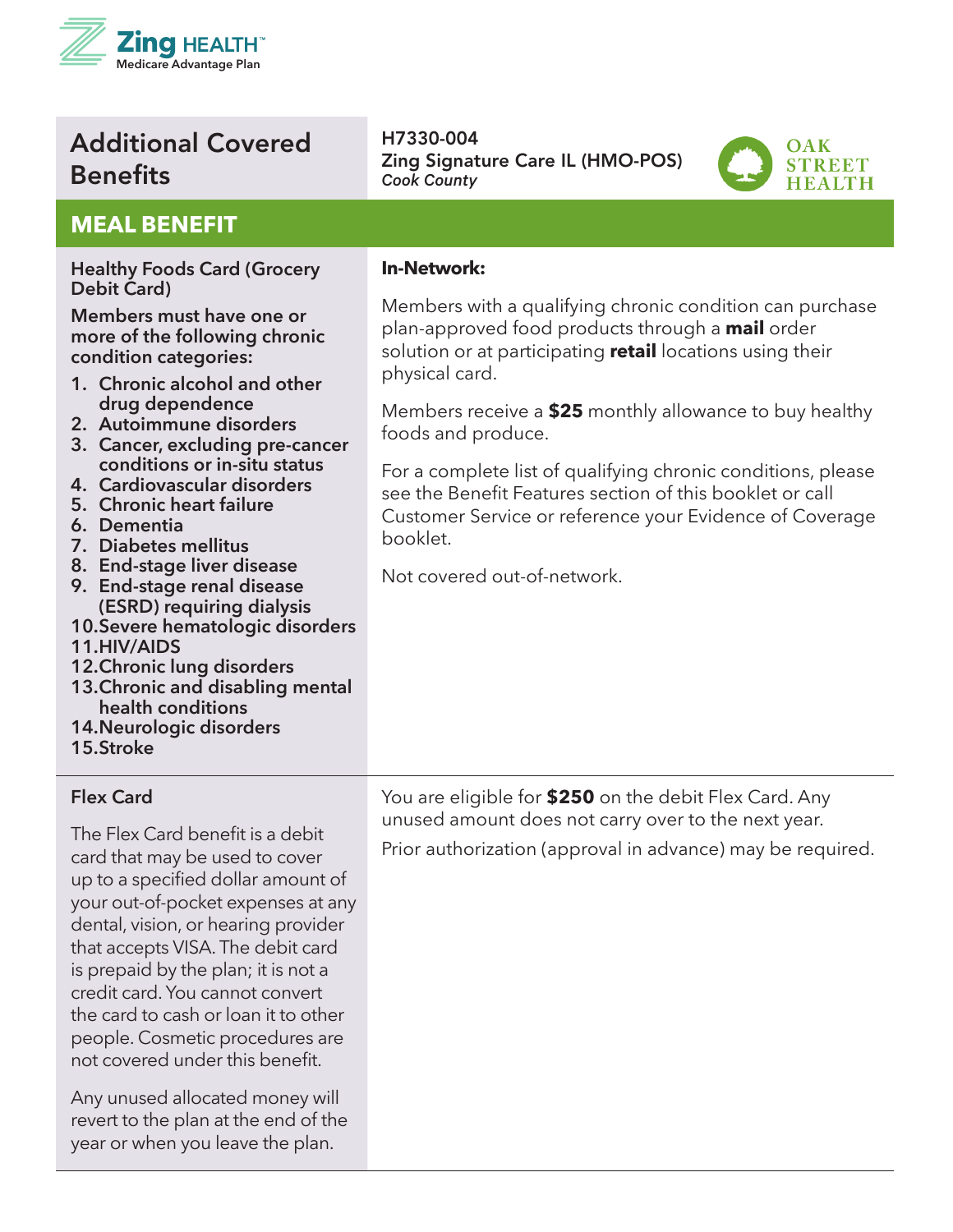

# Additional Covered **Benefits**

H7330-004 Zing Signature Care IL (HMO-POS) *Cook County*



#### **IN-HOME SUPPORT SERVICES**

| <b>In-Home Senior Assistance</b> | <b>In-Network:</b>                                                                                                                                                                                                                                                                                                                                                                                                                                                                    |
|----------------------------------|---------------------------------------------------------------------------------------------------------------------------------------------------------------------------------------------------------------------------------------------------------------------------------------------------------------------------------------------------------------------------------------------------------------------------------------------------------------------------------------|
|                                  | PAPA, Inc. combats loneliness and social isolation by<br>connecting PAPA Pals with our members for companionship<br>and help with Instrumental Activities of Daily Living (IADL).<br>PAPA Pals assist members with services including but not<br>limited to grocery shopping, medication pick up, doctor's<br>appointments, technical guidance, reminders, light house<br>help, light exercise and activity. PAPA Pals can support our<br>members either in their homes or virtually. |
|                                  | Members are eligible for <b>30 hours</b> per year of Papa services.                                                                                                                                                                                                                                                                                                                                                                                                                   |
|                                  | Not covered out-of-network.                                                                                                                                                                                                                                                                                                                                                                                                                                                           |

#### **HEALTH CLUB MEMBERSHIPS Silver & Fit Fitness® In-Network:** Silver & Fit Fitness® membership is available at no cost while you are a member of our plan. You can find a list of participating clubs on our website at **www.myzinghealth.com** or call Customer Service. Not covered out-of-network. **Weight Management Program In-Network:**  Your plan also provides complimentary vouchers for membership in the Weight Watchers program. Weight Watchers meals are not covered. Not covered out-of-network.